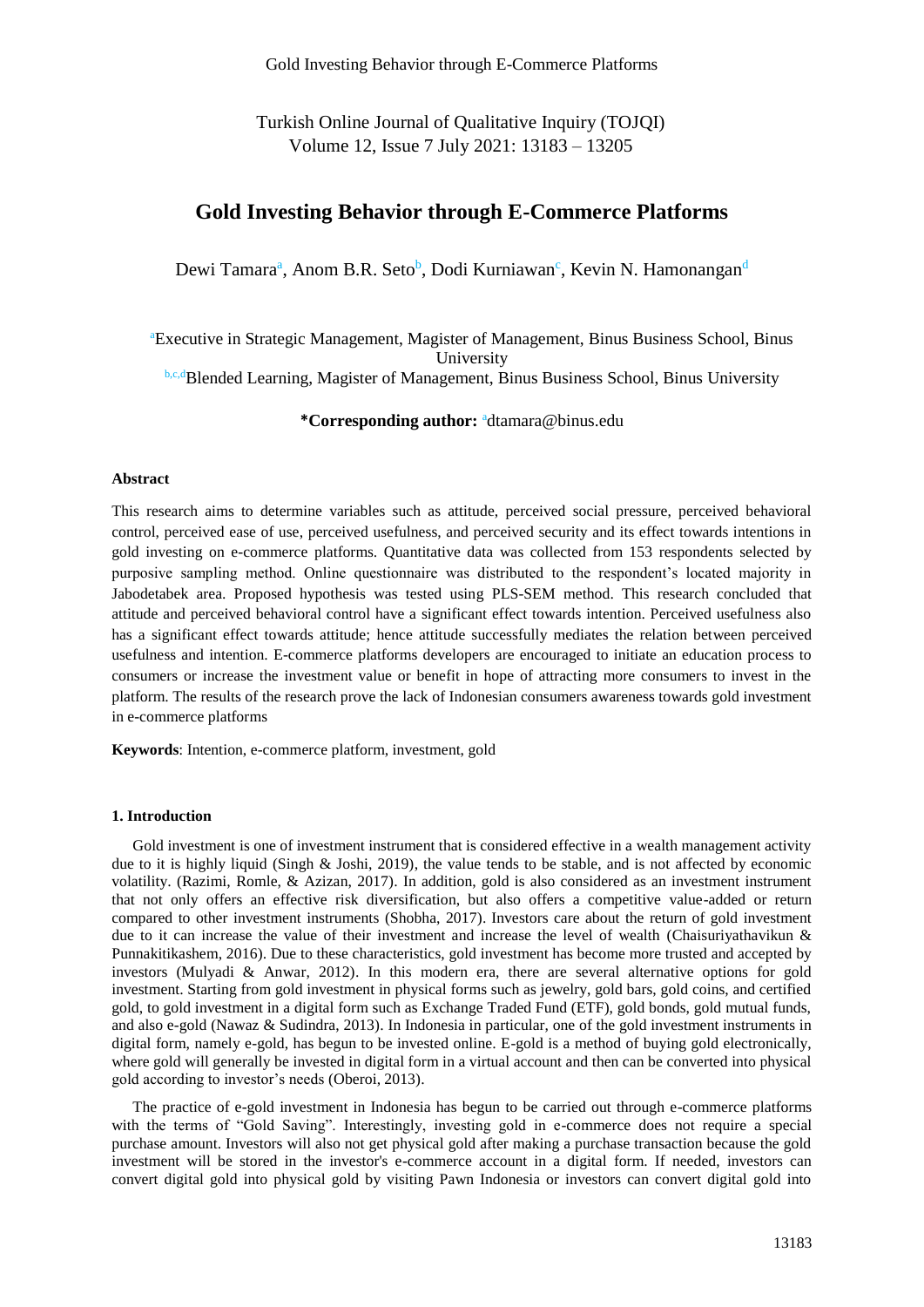money by selling it back on the e-commerce platforms and use the gold selling rate at that particular time as reference. The new concept in investing in e-commerce is considered to be driving changes in the attitudes and behavior of investors. These changes are interesting to be studied even further, because basically consumers perception and expectation will change from time to time and both of it will continue to grow as new concepts and information are developed. (Hernández, Jiménez, & Martín, 2010).

Today, various services and technologies have contributed greatly to world's gold trading system. In Indonesia itself, there are still many gold transactions that are carried out face to face with cash payments due to smoother and faster liquidity as explained by Fatmawati (2020). This type of offline transaction also has a lower risk since if a discrepancy is found, the concerned gold can be traded back with a new one and everything can be resolved directly with the seller (Aco & Endang, 2017). In further review, gold investment in the form of jewelry is the majority of gold investment choices, especially among women (Alfiah, 2020). This happens because gold investment in the form of jewelry is more attractive than gold bars. Not only that, jewelry is also considered as a means of investing in gold which can also be used as an indicator of social status at the same time.

Differences in behavior then arise due to the different types of physical gold investment. Social pressure also contributes into a consideration of determining which type of gold investing suits best for investors. From these explanations, it can be seen that several factors influence gold investment intentions, such as attitudes, differences in behavior in choosing the type of gold investment, as well as social pressure which states that gold is used as a measure of wealth.

However, the ease of technology with the provision of practical online transactions can backfire due to the vulnerability of the level of security in e-commerce. Gold transactions in e-commerce platforms are at risk of being hacked by hackers (Panggabean et al., 2013). Moreover, risk of phishing is also possible to happen in a digital gold investment environment which is basically a practice of asset theft through the investors digital saving account (Nurul, 2021). From the explanation above, several factors that influence the attitude of investing digital gold are obtained, such as the convenience due to technology, security, as well as the usefulness of gold as an investment asset. Apart from that, investing digital gold through e-commerce platform has advantages and disadvantages that can trigger behavior and can affect an investor's intention. This makes this topic needs a further attention especially regarding the existence of various elements such as differences in behavior, social pressures, ease of use, and also security that can affect gold investment habits and intentions.

The factors that are considered by investors in digital gold investing are currently not well understood. Based on literature studies from the previous research, there are still inconsistent results, contradictory findings, as well as unresolved hypotheses and arguments. This has become a problem where elements that affect habits and intentions in investing in gold through e-commerce have not been resolved properly. Therefore, this research is carried out as an effort to improve previous research and also will be used to analyze various perceptions that arise and affect habits (behavior) and intentions in investing in gold on e-commerce platforms.

Therefore, in this study the researchers would like to propose research questions such as:

1. Will the factors of perceived usefulness, perceived ease of use, and perceived security affect attitude in digital gold investing on e-commerce platforms?

2. Will the attitude, perceived social pressure, and perceived behavioral control affect the intention to invest in digital gold on e-commerce platforms?

### **Literature Review**

### **Gold Investment**

Gold is considered as one of the easiest investment instrument. Gold can maintain its value well and will not be much affected by inflation from time to time (Shobha, 2017). It is known that by investing in gold, one will benefit from an increase in the value especially if it is stored for a long period of time. Shoba (2017) explains that gold is growing as an investment instrument that offers effective risk diversification while offering more competitive returns compared to other investments. In Indonesia itself, gold has become an attractive investment as a gold commodity in Rupiah has been proven to rise continuously (Salim, 2010). This commodity follows the level of inflation where if the level of inflation is high, the price of gold will increase as well. Likewise, if the level of inflation is low, the price of gold tends to decrease.

On the rupiah scale, gold investment has a unique point where the market price of gold tends to rise continuously. Even if it falls, it still considered as not that significant. This happens because when the market price of gold in US dollars decreases, the exchange rate of US dollar against Indonesian rupiah tends to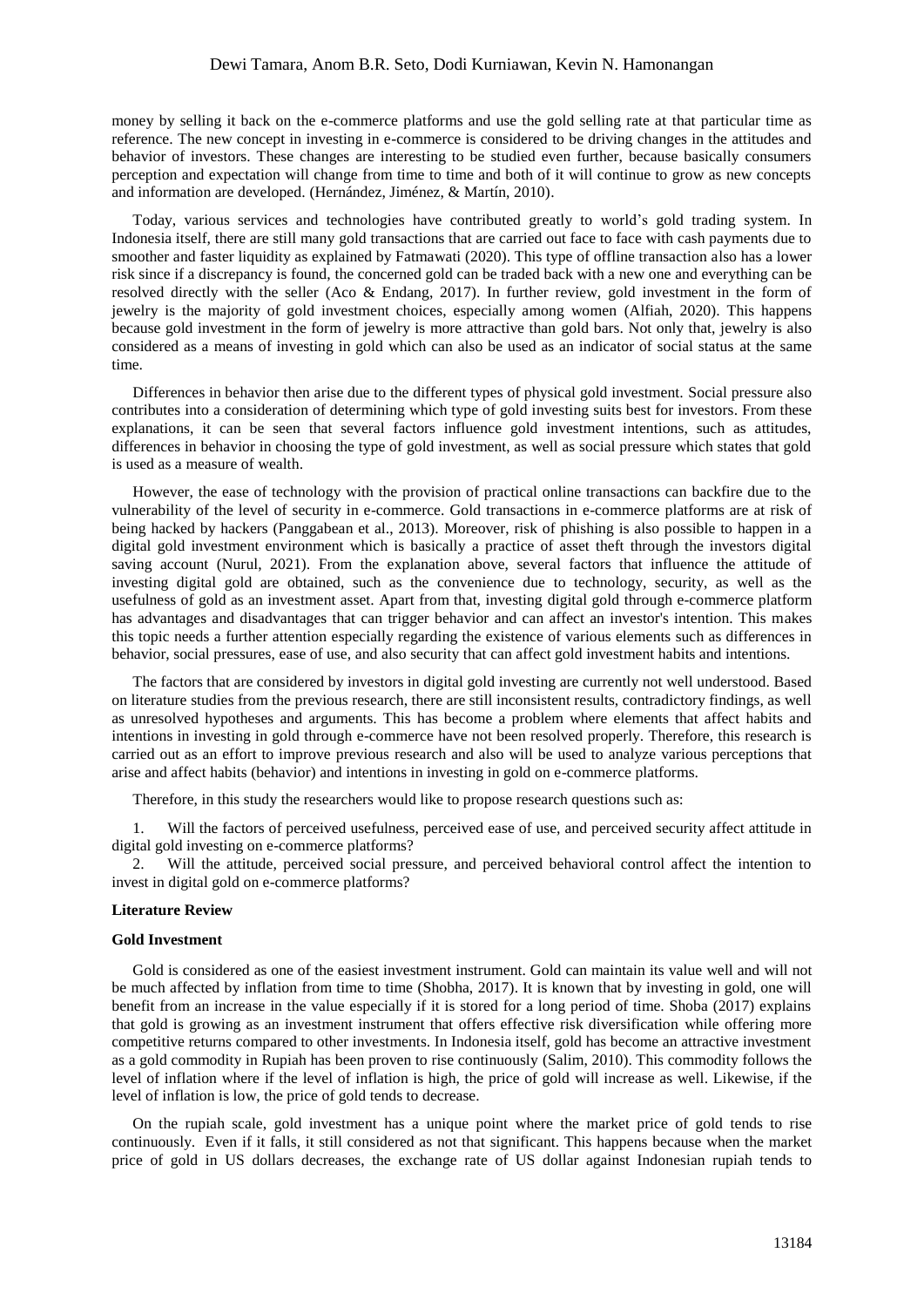strengthen at the same time. So when it is converted into rupiah, a balance and stability of gold prices can still be maintained in Indonesia (Salim, 2010).

There are several types of gold investment, as follows:

Gold Jewelry

Gold jewelry is gold type that is processed through smelting with other metals and then formed into jewelry such as pendants, necklaces, rings, bracelets, earrings, and so on. The price of this gold jewelry tends to vary because it is offered in various colors, grades, levels of difficulty, and various shapes (Salim, 2010).

Gold bar

Gold bar, also known as bullion or fine gold, is a pure gold with a level of 24 carats. This type of gold bar is more familiarly used as an investment instrument because of the higher price value and only has a function as an investment, compared to jewelry which also has an ornamental value. (Salim, 2010).

E-gold savings

E-gold savings is a concept of saving gold or investing in gold through an e-commerce platform so that the gold is stored in a digital form without being printed physically. The advantage of these gold saving method is the transactions. E-gold usually use an easier transaction method through technological adaptation so that one can have gold savings only through a system that is connected to the internet network. Interestingly, this gold savings concept has a very low purchase nominal requirement (only 5,000 rupiah minimum) This certainly makes it easier for investors to make purchases with limited funds. Not only that, the purchased digital gold can also be printed into a physical form later with a certain additional cost. (Arif, 2020).

### **E-Commerce Platform**

E-commerce is the process of buying, selling, and transferring, or exchanging products, services, or information over computer networks, including the internet. In general, e-commerce is a familiar phenomenon in today's business activities. With e-commerce, trade activities of various products can be done quickly and easily through the virtual world platform (Rainer & Cegielski, 2011). One product that is also being sold in ecommerce is gold. Currently, gold investment not only can be done by purchasing it physically, but also investing it digitally in e-commerce platforms. This concept is often referred to as "Nabung Emas". With these method, investors can easily and quickly purchase or sell their digital gold at anytime. This digital gold savings concept has been developed by many e-commerce companies. The offering is pretty much same, where digital gold investment account can accept a fairly low purchase nominal, such as Rp. 5000 or Rp. 10,000 (Putri, 2019). This e-commerce company with digital gold savings products offers many conveniences to gold investors such as ease of transactions and payments that can be made using digital payment system, ease of buying and selling without time limits. Moreover, investors are also provided with various services in applications or platforms such as gold price estimation, selling price charts, as well as withdrawal and purchase services. In Indonesia itself, digital gold investment through e-commerce platforms has received quite good support from the government as evidenced by the strengthening of legal and regulatory regulations through Article 1457 of the Civil Code and Law No. 11 of 2008 concerning the Internet and electronic transactions (Putri, 2019).

# **Behavior**

Behavior is something that is done repeatedly and is usually under awareness. This behavior can arise as a result of doing the same activity for a long period of time and happens repeatedly (Scharfstein & Stein, 1990). In investing, an investor also has a particular behavior that affect the type and form of investment made. This also happens in the transition of the concept of physical gold investment into digital gold investment through ecommerce platforms (Arif, 2020).

At first, investors who are accustomed to investing in precious metals or physical gold will think before deciding to invest in digital gold. This happens because these investors are not used to it so they feel more comfortable investing in gold physically. Not only that but this difference in behavior in buying gold is also shown in women who have a habit of buying gold in the form of jewelry because it is considered that it can be used to show social status as well as to show women's beautifulness. This is also explained by the literature of Karmoker & Haque (2018) which states that female consumers in Bangladesh like to invest in gold jewelry due to factors of social status, price, and unique designs.

# **Intention to Invest in Gold**

According to Sashikala & Chitramani (2018), the intention is considered as the main goal for investors to invest in various investment instruments. According to Vemmy (2012), the intention is also defined as a person's determination and motivation to act and produce a certain activity or situation in the future. So, the intention to invest in gold can be concluded as the emergence or desire to buy gold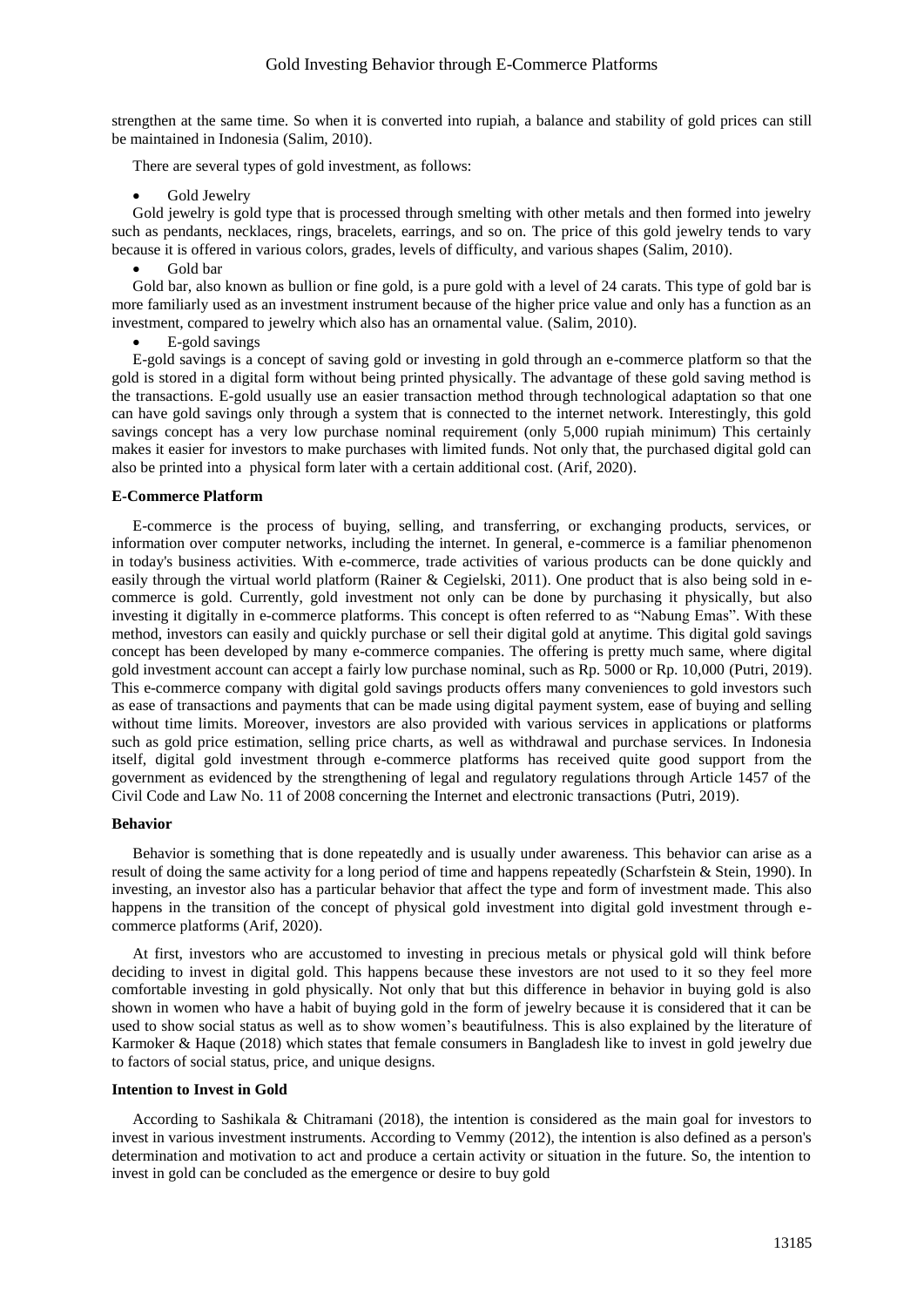Karmoker & Haque (2018), describes the factors that influence the behavior of female consumers in Bangladesh towards gold jewelry. The factors that influence the consumption of gold jewelry includes 1) Social status, 2) Perception of financial security, 3) Price and unique design, 4) Needs-based on major holidays, and 5) A sense of trust in gold sellers. The results indicated that the most influential factors are social status, price, needs-based on holidays, and a sense of trust in the seller.

Amitabh (2019) discusses the factors that influence the buying behavior of Indian women towards gold jewelry. These factors are divided into six dimensions, namely 1) Purchase location, 2) Product, 3) Promotion, 4) Financial, 5) Individual, 6) Social status, 7) Quality and 8) Design. The results showed that the most influential dimensions were individual dimensions and social status.

Thapa & Shah (2020) describes the factors that influence the decision to invest in gold in Kathmandu, India. 6 factors are considered to affect gold investment intentions, namely 1) Costs for gold investment, 2) Security of investments, 3) The need for high liquidity, 4) Social status, 5) External influences and 6) Needs-based on major holidays. The results of the study stated that the most influential factors were liquidity needs, social status, and needs-based on holidays.

Based on the research above, it can be said that the factors that influence gold investment intentions are price, social status, and liquidity needs.

# **Perceived Social Pressure**

Social pressures that experienced by individuals can influence their decisions or intentions to invest in gold. This happens because social pressure is an effort to adapt to the surrounding environment so that social pressure can be one of the factors driving individuals to invest in gold. Generally, individuals who are in an environment that always invests their money in the form of gold jewelry tend to do the same thing and there is even an indirect competition of jewelry in these social groups. Likewise, in an environment where digital gold investment has just been starting to grow, social pressure within those individuals in a same social groups will encourage and motivate them to purchase or invest digital gold as well. Therefore, perceived social pressure that arises will determine individuals' attitude to act which in this case will also affect the intention and decision of those individuals' investment.

Ajzen & White (1982) stated that the perception of social pressure can determine the attitude how an individualwill act. This perception of social pressure can arise from internal factors such as 1) Friends, 2) Family, 3) Colleagues, and 4) Fellow investors. Perceptions of social pressure can also arise from external factors such as 1) Advertising, 2) Discounts, 3) Promotion, and 4) Media (Bhattacherjee, 2000; Jaggi & Bahl, 2019; Joseph & Easow, 2019). In addition, the perception of social pressure in investment can also be shaped by factors of financial need and financial literacy (Veena, 2020).

Based on previous research, it can be seen that the factors that influence the perception of social pressure are: social influence (friends and family), the influence of advertising and media, and also financial needs.

### **Perceived Social Pressure vs. Intention**

According to Awn & Azam (2020), the perception of social pressure can be explained in the form of subjective pressure from ulama figures regarding Islamic Sukuk investment. However, this subjective pressure does not have a positive relationship with the intention to invest in Sukuk. Meanwhile, in the research conducted by Raut et al (2018), social pressure from friends, family, and fellow investors has been shown to have a positive influence on people's intentions in East India to invest in the capital market. This is further strengthened by Lai's research (2019) which indicates that social pressure from others has shown to have an effect on individual attitudes and behavior in investing in the Taiwan capital market.

Since previous research has been inconsistent, the researchers intend to re-examine the relationship between social pressure and intention. From some of these studies, the researchers can relate that the perception of social pressure has the possibility of influencing gold investment intentions on e-commerce platforms. So, the researchers proposes a hypothesis:

# **H1. There is an influence between the perception of social pressure felt by investors on gold investment through e-commerce platforms**

# **Perceived Behavioral Control**

Behavioral control according to Ajzen (2012) is defined as the extent to which an individual believes that they are capable of acting a certain behavior. In this case, behavioral control is defined as an effort to control oneself in carrying out a behavior.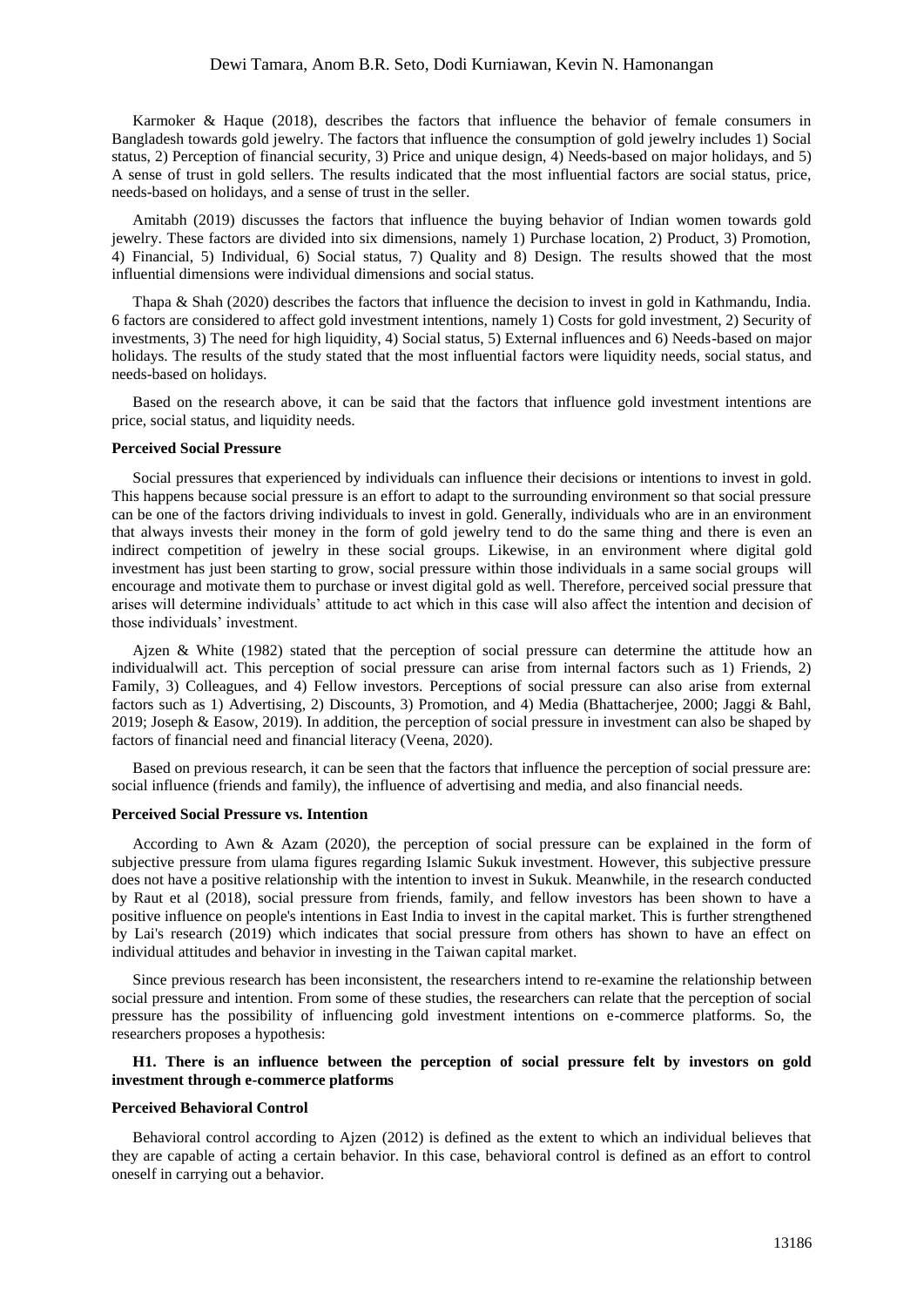According to Pahlevi & Oktaviani (2018), this perception of behavioral control is based on self-confidence related to supporting factors and inhibiting factors in carrying out a behavior. In the scope of investment, these factors can be: 1) Self-confidence, 2) Capital or financial support, and also 3) Technological development. These factors are consistent with what was stated in the research of Bhattacherjee (2000) and Claudia & Murniati (2018) where consumers who have low self-efficacy tend to choose safer decisions with low risk, while consumers who have high self-efficacy tend to choose riskier decisions. On the other hand, Safitri & Rachmansyah (2021) who analyzed the people's decisions in Semarang in investing succeeded in proving that the level of income will negatively affect investment decisions. This means that the lower the investor's income, the better the decision-making process in gold investment will be.

Furthermore, Nguyen (2019) conducted research related to the factors that affect financial efficacy, especially among women. Previous researchers explained that the perception of self-confidence is divided into two conditions, namely confidence in accessing financial resources (internal) and confidence in managing finances (external). Both perceptions are described through factors such as 1) The amount of savings, 2) Knowledge related to financial sources, 3) Financial targets and goals, and 4) Financial management which is proven to have an influence on women's self-efficacy with a fairly high percentage.

Based on previous research, it can be concluded that the factors of self-efficacy, income level, financial management, financial goals affect the perception of behavioral control.

### **Perceived Behavioral Control vs Intention**

Behavioral control can be determined from internal factors such as self-confidence and external factors such as resources. The self-confidence that arises in individuals comes from sufficient knowledge of the decisions to be taken. In investing scope, an investor who has high self-confidence will be easier to take risks so they often make investment decisions easily. In addition, external factors also affect behavior control where if funds or capital are limited, an investor will think carefully before making a decision. However, if there is a lot of capital and funds available, investors will think of certain strategies to invest their capital appropriately. Therefore, perceived behavioral control can be said as a variable which able to affect ntention in gold investing.

Ajzen (2012) through the Theory of Planned Behavior states that the perception of behavioral control is positively related to the intentions of an individual. That is, the greater the perceived behavioral control, the stronger the individual's intentions. The theory about the perception of behavior control has been proven by many previous studies, namely, the research of Claudia & Murniati (2018), Pahlevi & Oktaviani (2018), and Ngadino et al. (2019) which succeeded in proving that there is a positive and significant relationship between perceptions of behavioral control and the investment intentions of investors in the capital market.

However, several previous studies have different conclusions. Ibrahim & Imran's research (2017) indicates that there is no significant relationship between perceived behavioral control and investor intentions in Pakistan. Research Octarina et. al. (2019) also stated the same thing, where it can be seen that there is no significant relationship between perceived of behavioral control and investment intentions in sharia mutual funds.

Previous research was based on the theory that the greater the perceived behavioral control, the stronger the individual's intentions. However, because there are still differences in previous studies, the researcher wants to re-examine the theory and at the same time prove whether the perception of behavioral control also can influence investors in investing in gold, such as when faced with the choice of investing in physical gold or investing in digital gold through e-commerce. Therefore, the researchers propose a hypothesis in the form of:

# **H2. There is an influence between perceptions of behavioral control on gold investment intentions on ecommerce platforms**

### **Attitude**

Chaisuriyathavikun & Punnakitikashem (2016) stated that attitude refers to the involvement and a decision process of an individual in using a product or service. The attitude consists of two dimensions, namely the tangible dimensions such as goods, services, and processesa and the intangible dimensions such as trust and value. Meanwhile, based on the definition of Talwar et al. (2021), attitude in investment is an expression of investment knowledge and the ability of an individual to manage their investment decisions.

Previously, several studies have already discussed about investment attitude, such as the research from Johan (2020) which discussed about the factors that influence consumer preferences when investing in gold. These factors include 1) Inflation rate, 2) Income growth rate, and 3) Interest rate. Based on the results of the study, the only factors that have been shown to affect preferences in gold investment are inflation rates and income growth rates.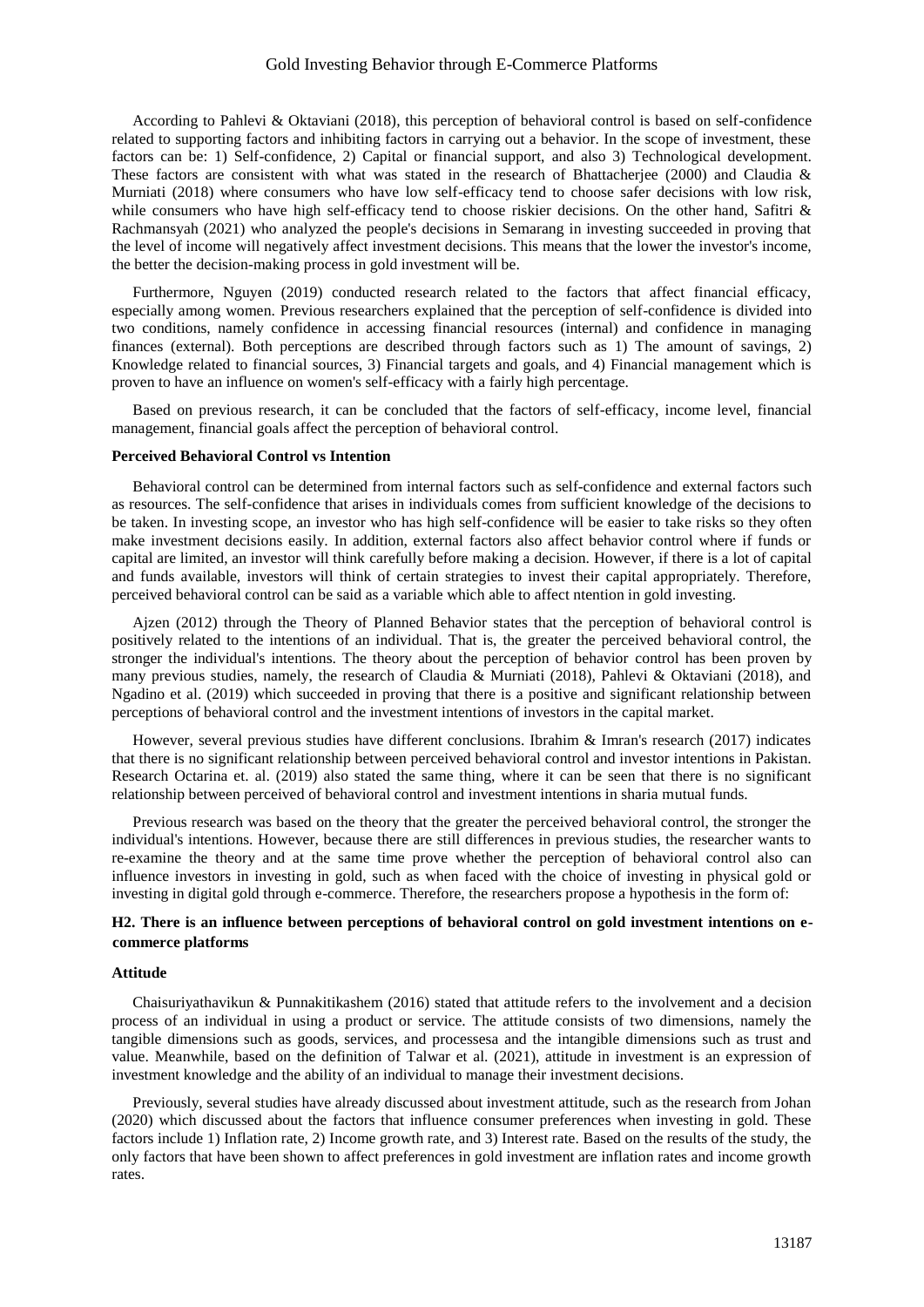On the other hand, other researches such as presented by Garg (2020) and Bhabha et a. (2014) also mentioned about the return factor which is considered as influential to attitude. However, Bhabha et al. (2014) which discusses the factors that influence the investment behavior of female workers in Pakistan revealed that other factors also influence investment behavior, namely: 1) Amount of income and 2) Financial security.

Then, Arulmurugan et. al. (2013) conducted a study related to the behavior of professors in India in gold investment. Professors' attitudes towards consumption and investment activities are believed to reflect their economic behavior. The results of the study prove that five factors influence the professor's investment, including 1) Investment prospects in the future, 2) The ideal time to invest, 3) Values in society (values, social status, etc.), 4) Types of instruments investment and 5) Risk management.

Based on previous research, it can be concluded that the factors that influence investment attitudes are: interest rate (return), traditional value, income, type of investment instrument, and investment prospects.

### **Attitudes vs. Intention**

Attitude can be interpreted as a person's opinion or assessment of something as this attitude is a form of response to a product being offered. Digital gold investment through e-commerce platforms can indirectly trigger a person's judgment or attitude towards the product. In this case, the attitude variable can be influential when it plays a role in a person's digital gold investment decision. Therefore, the attitude can affect the intention and decision-making in gold investment.

In a study conducted by Rahadjeng & Fiandari (2020), attitudes, norms, and perceived behavioral control affect the intentions of students at the University of Muhammadiyah Malang in investing in the capital market. This attitude has a relationship and influence on investment decisions. This is supported by the research of Wahab et. al. (2018) which uses multiple regression analysis and successfully suggests that investment attitudes, subjective norms, and perceptions of behavioral control can predict gold investment intentions of private employees in peninsular Malaysia. Sondari & Sudarsono's (2015) research is also consistent with previous research, where they were able to prove a positive and significant relationship that happens between attitude and subjective norms towards government employees' intentions in various investment instruments.

Therefore, this attitude factor also has the possibility of influencing investor intentions when investing in gold through e-commerce platforms. So, the writer proposes a hypothesis:

# **H3. There is an influence between investors' attitudes towards the intention to invest in gold through a commerce platform**

### **Perceived Usefulness**

Usefulness can be said as the extent to which a product can provide positive benefits for the user or buyer. With regards to gold investment, usefulness can determine what kind of gold investment decision to take. The usefulness gold investment which is used to invest or gain long-term profits will tend to lead to investments in the form of gold bars. Meanwhile, if the investment aims at savings that are easy to buy or sell, investors will tend to choose digital gold investment through digital platforms as the right alternative. It is different from the type of gold investment in the form of jewelry which is usually done to add to the collection and aesthetics, especially among women. Therefore, perceived usefulness will also be relevant in gold investment intention and decision making process.

Conceptually, Davis (1989) defines perceived usefulness as the extent to which an individual believes that the implementation of a new system or technology will improve their performance. In the context of online investment, perceived usefulness is defined by Ramayah et al. (2009) as the extent to which online investment will be perceived as easy to understand, learn, and use.

Vidayana (2012) describes perceived usefulness in online stock trading investment technology into 2 dimensions, namely the dimension of convenience and dimension of benefit. The dimension of convenience is indicated by transaction intensity, investment nominal, and time flexibility. While the dimensions of benefits are indicated by transaction costs, transaction speed, and transparency. The dimensions of the benefits that Vidayana (2012) conveyed are consistent with the research of Ramayah et al. (2009) which is related to the use of online stock trading technology in Malaysia. According to Ramayah et al. (2009), there are several benefits in an online stock trading technology, such as a wider access and also high-level convenience that are not obtained in an offline stock trading environment. Consistent results were also found in Wu et al. (2010) research which discussed about consumers' perceived usefulness in using online banking technology. Wu et al (2010) found that the most influential factor that will affect perceived usefulness is benefits and trust.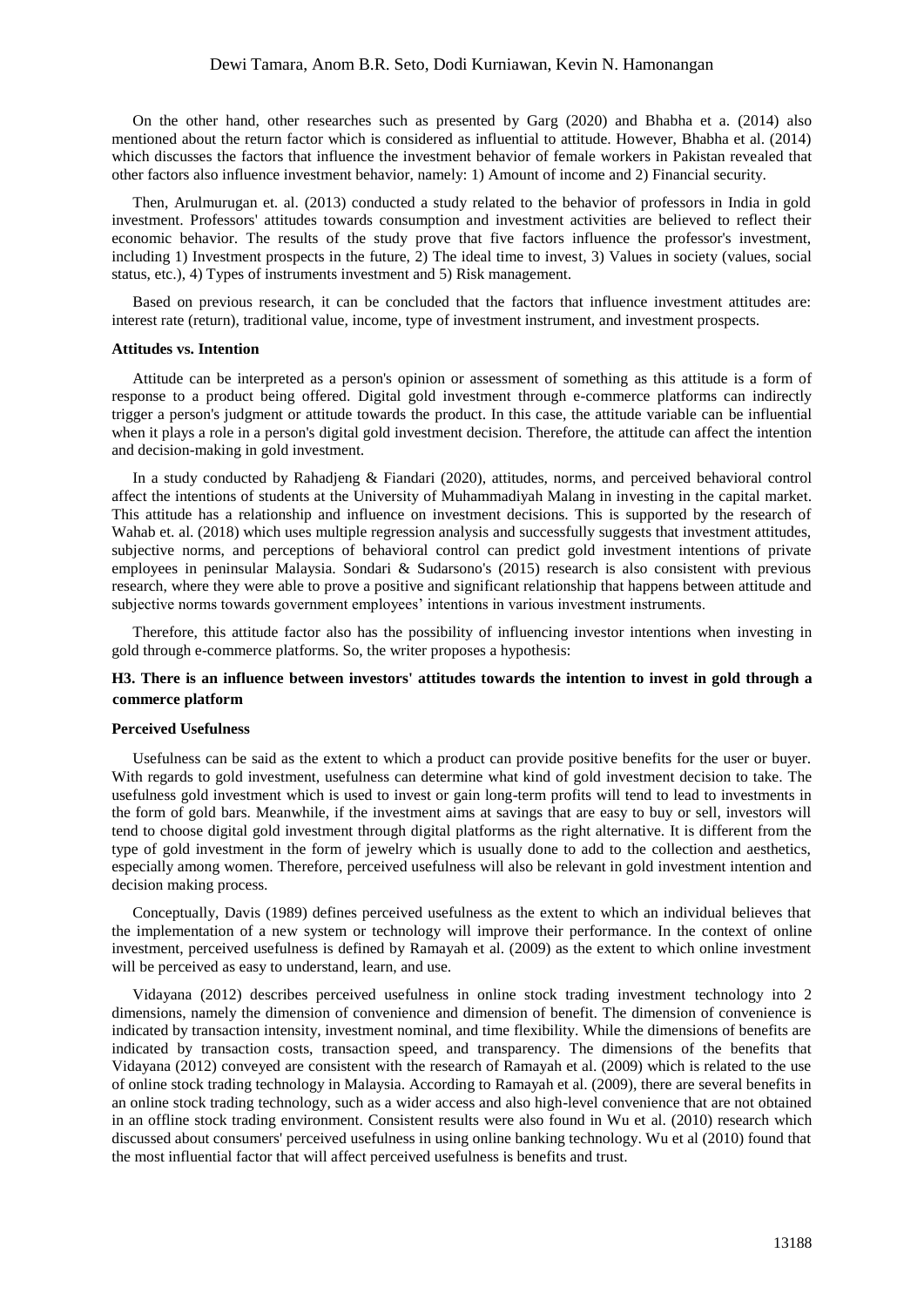# Gold Investing Behavior through E-Commerce Platforms

Based on previous research, it can be seen that the factors that influence perceived usefulness is benefits experienced by consumers.

# **Perceived Ease of Use**

Ease of use is the most essential element in determining an investment decision and intention. Things that do not contain an element of convenience tend to be unattractive to investors unless they are truly motivated. This convenience is also relative in nature where each individual does not always agree on easy things as a form of convenience. Empirically, digital gold investment through e-commerce platforms has advantages in terms of convenience. However, this only applies to individuals who are well versed in information technology. The results will not show the same thing in non-technologically literate individuals who perceive processes involving the internet and computer systems as being complex and confusing.

Davis (1989) defines perceived convenience as the extent to which individuals feel how easy it is to use technology. In the context of online investment, perceived ease of use is defined by Ramayah et al. (2009) as the extent to which online investment will be perceived as easy to understand, learn, and use. The ease of use referred to in gold investment through an online platform is the ease of interaction with the system, ease of use, and ease of system operation.

In general, Venkatesh & Davis (2000) describe the perception of ease into the ease of using the system as well as the ease of interaction and system operation. With regards to investment, research by Rinwantin & Setiyono (2021) which discussed about generation Z gold investment in Pegadaian Syariah digital concludes that perceived ease of use is influenced by the ease of transactions, where the easier the transaction, the better interest in investing. This conclusion is similar to the research of Ragava et al. (2012) which is related to the factors that influence consumer behavior in the implementation of online transactions. But in this case, Ragava et al. (2012) also revealed that the time efficiency factor also contributed to influencing perceived ease of use.

Based on previous research, it can be seen that the factors that influence perceived ease of use includes: ease of use, ease of transaction, time efficiency

### **Perceived Usefulness & Perceived Ease of Use vs. Attitude**

Dja'akum's research (2019) analyzes consumer acceptance and attitudes in investing in peer-to-peer (P2P) lending. The results of the study prove that the perceived usefulness and perceived ease of use affect the attitudes of the respondents who are majority are working as employees and entrepreneurs.

The same conclusion was also obtained from the research of Candra et al. (2019) which measures consumer acceptance in general in the use of financial technology (fintech) applications. Based on the conclusions, it can be seen that perceived usefulness and perceived ease of use affect consumer attitude in using the fintech application. This research is also supported by the research of Chuang et al. (2016). However, in this case, Chuang et al. (2016) used different research respondents, namely employees in the manufacturing sector in Taiwan.

Meanwhile, more specific research on investment was put forward by Lau & Yen (2001) who discussed the implementation of online stock trading in the Taiwan capital market. The conclusions of the study indicate consistent results, where there is a positive relationship between perceived usefulness and perceived ease of investor attitudes.

Armed with these findings, the perceived usefulness and perceived ease of use can influence investors' attitudes in investing in gold on e-commerce platforms. Therefore, the researchers propose a hypothesis in the form of:

# **H4. There is a positive relationship between the perceived usefulness of investors' attitudes in investing in gold on e-commerce platforms.**

# **H5. There is a positive relationship between the perceived ease of investors' attitudes in investing in gold on e-commerce platforms.**

### **Perceived Security**

Security is one of the most important factor in purchasing and selling using an e-commerce platform. Before making an investment decision, an investor will analyze the profits and risks that may occur. One of the factors is security where investors always prioritize it when transacting and they tend to choose platforms that are less risky. Therefore, investment security contains high power in determining investment decisions, especially investments through e-commerce platforms.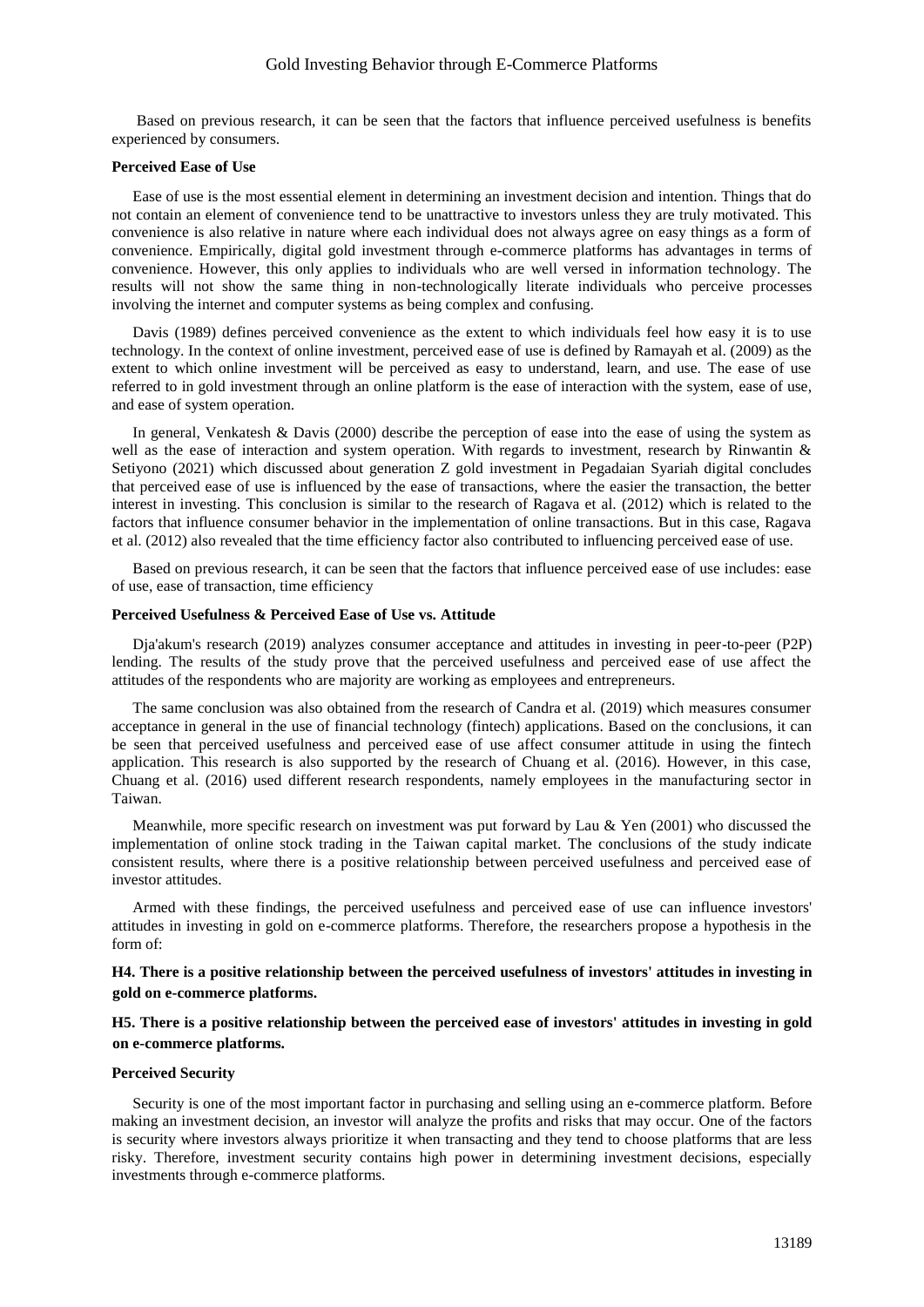# Dewi Tamara, Anom B.R. Seto, Dodi Kurniawan, Kevin N. Hamonangan

Frik & Mittone (2019) stated that the perceived security is an indicator to which an individual believes in the reliability of a platform in responding to a threat. According to Jose et al. (2009), threats to network and data transactions or cyber-attacks that may occur on investors' accounts become a substantial barrier that prevents the implementation of investment practices. Therefore, investors need to have a sense of security when making transactions.

Based on the research that has been stated previously, perceived security can be described as factors in the form of 1) Confidentiality, 2) Integrity, 3) Availability, 4) Non repudiation, 5) Privacy, and 6) Authentication (Marianus & Ali, 2020; Huseynov & Yildirim, 2019). In addition, Chang & Chang (2010) in their journal examines the behavior of internet users in Taiwan in adopting online financial services in that country. The researcher argues that the perceived security is influenced by seven factors, namely: 1) The influence of media, 2) Consumer literacy, 3) Level of security understanding, 4) Payment standards 5) A sense of trust, and 6) Concerns about sensitive information.

Based on the research above, it can be said that understanding factors related to security, confidentiality, trust, and concerns related to sensitive information are proven to affect security perceptions.

### **Perceived Security vs. Attitude**

In a study conducted by Nanggala (2020) the perception of security is related to consumer attitudes in general, especially in the implementation of technology in digital payment fintech. This means that the perception of security influences the attitude of investors in making purchases on online platforms. The same conclusion was also obtained based on the research of Changchit et al. (2018) which discusses the factors that influence the online shopping behavior of a group of consumers in Thailand. The results of the study prove that the information security has a positive effect on consumer attitudes in online shopping.

The same thing was also obtained from Fahmi (2018) which conducted research related to the perception of security and trust towards attitudes and intentions of general consumers in Malang in conducting transactions on e-commerce platforms. It can be seen from the conclusion of the study, that there is a positive relationship between perceived security and consumer attitudes.

Based on the explanation above, the perception of information security also has the possibility of influencing investors' attitudes in investing in gold through online platforms. Therefore, the researcher proposes a hypothesis:

# **H6. There is an influence between the perception of information security on the attitude of investors in investing in gold on e-commerce platforms**

# **Proposed Research Model**



**Picture 1.** Research Model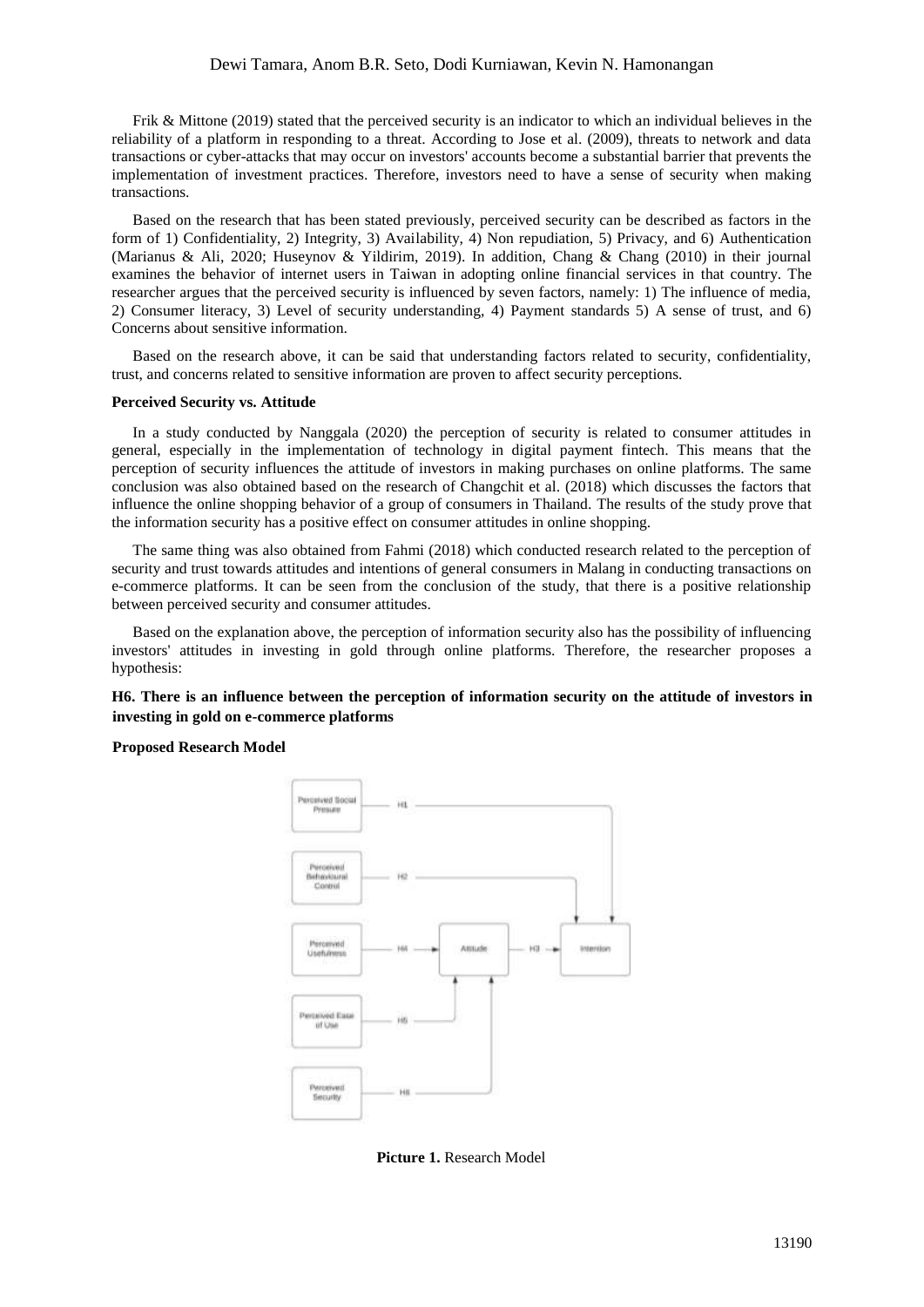# **Variable Operations**

|  | <b>Table 1.</b> Variable Operation |  |
|--|------------------------------------|--|
|--|------------------------------------|--|

| <b>Variable</b>                           | <b>Definition</b>                                                                                                                                                                                                                                                                                                                                                                                                   | <b>Indicator</b>                                                                                              | <b>Statements in</b><br>the<br>questionnaire |
|-------------------------------------------|---------------------------------------------------------------------------------------------------------------------------------------------------------------------------------------------------------------------------------------------------------------------------------------------------------------------------------------------------------------------------------------------------------------------|---------------------------------------------------------------------------------------------------------------|----------------------------------------------|
| Intention                                 | According to Sashikala & Chitramani (2018), the<br>intention is considered as the main goal for<br>invest in<br>various<br>investment<br>investors<br>to<br>instruments. Intention itself can be interpreted as a<br>person's intention or determination and desire to do<br>something. Intention to invest in gold means the<br>emergence of an intention or desire to buy gold.                                   | -Sense of trust<br>-Social status<br>-Need for liquidity                                                      | Appendix B                                   |
| Perceived<br>Social<br>Pressure           | Social pressure can be interpreted as a impact of<br>the environment such as friends, family, and<br>colleagues, on individuals that can influence them<br>to follow a particular behavior, values, and attitude<br>as a form of adaptation and adjust to the<br>environment. Ajzen & White (1982) stated that the<br>perceived of social pressure can determine the<br>attitude of an individual in taking action. | -Social<br>influence<br>(friends and family)<br>-Influence<br>of<br>advertising and media<br>-Financial needs | Appendix B                                   |
| Perceived<br><b>Behavioral</b><br>Control | Behavioral control according to Ajzen (2012) is<br>defined as the extent to which an individual<br>believes that they are capable of practicing a<br>certain behavior. In this case, behavioral control is<br>defined as an effort to control oneself in carrying<br>out behavior such as behavior in making<br>purchasing decisions.                                                                               | -Self-efficacy<br>-Amount of income<br>-Financial<br>management<br>-Financial goals                           | Appendix B                                   |
| Attitude                                  | Chaisuriyathavikun & Punnakitikashem (2016)<br>stated that attitude refers to the involvement and<br>decision process of an individual in using a product<br>or service. Attitude in investing is an expression of<br>investment knowledge and the ability of an<br>individual to manage their investment decisions.                                                                                                | - Return<br>-Traditional values<br>-Types of investment<br>instruments<br>-Investment prospects               | Appendix B                                   |
| Perceived<br>Usefulness                   | Usefulness can be said as the value of a product<br>that has been used and can be utilized. Davis<br>(1989) defines perceived usefulness as the extent to<br>an individual<br>which<br>believes<br>that<br>the<br>implementation of a new system or technology will<br>improve their performance.                                                                                                                   | -Benefit<br>-Transaction fee<br>-Comfort                                                                      | Appendix B                                   |
| Perceived<br>Ease of Use                  | Davis (1989) defines perceived ease of use as the<br>extent to which individuals feel how easy it is to<br>use technology. The ease of use referred to in<br>digital gold investment through an e-commerce<br>platform is the ease of interaction with the system,<br>ease of use, and ease of system operation                                                                                                     | -Ease of use<br>-Ease of transaction<br>-Time efficiency                                                      | Appendix B                                   |
| Perceived<br>Security                     | Security is a sense of feeling secured and is free<br>any<br>threats regarding confidentiality,<br>from<br>integrity, availability, privacy, and authentication<br>(Ali, 2020). Frik & Mittone (2019) stated that the<br>perceived security is an indicator of the extent to<br>which an individual believes in the reliability of a<br>platform in responding to a threat.                                         | -Security<br>-Confidentiality<br>-Trust,<br>-Concerns<br>about<br>sensitive information                       | Appendix B                                   |

**Methodology**

In this study, the researcher uses quantitative research methods. Following the research objectives, the design of this research is descriptive. The research strategy used is survey-based where this strategy is suitable to provide information related to the relationship between variables. According to Sekaran & Bougie (2016), the survey- based strategy is suitable to be implemented in descriptive research. Furthermore, the magnitude of the disturbance that will be caused by this research is minimal. Then related to the research setting, this research is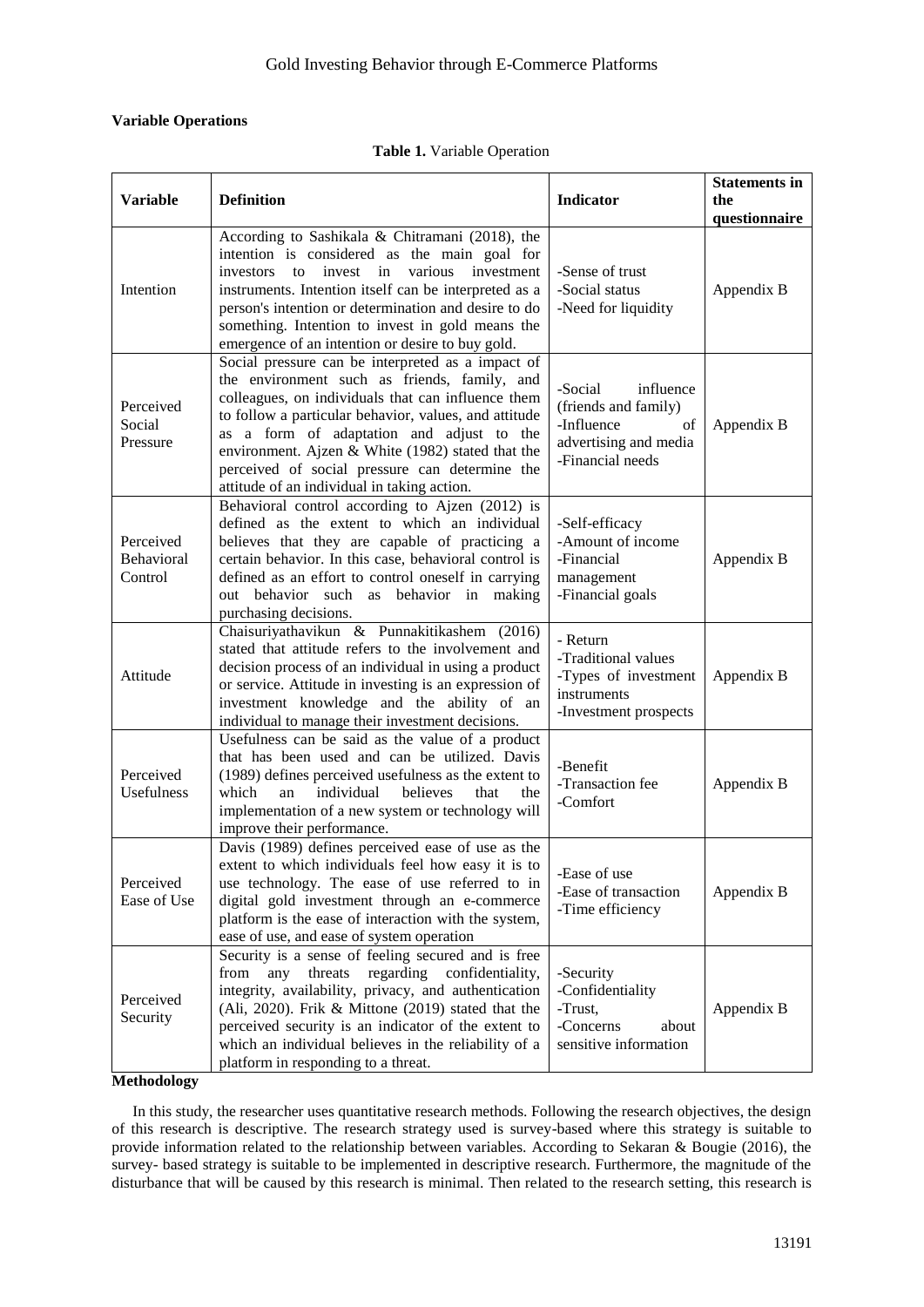considered as a non-contrived/field study since the research is carried out in an actual environment. Finally, the research sources that the researcher uses are individuals with a one-shot time horizon, which according to Sekaran & Bougie (2016), in a one-shot method, data will only be collected once.

According to Hair et al. (2018), the rule for minimum sample size must be at least 15-20 times the total variables used in the research. To meet this standard rule, the researcher will use 150 samples, where in this research, there are 7 variables used. By multiplying it with 20 (minimum sample size rule), the results will be 140 and it can be rounded to 150 samples to make it more effective. Samples were selected using the purposive sampling method where according to Sekaran & Bougie (2016), purposive sampling is limited to respondents who can meet certain criteria or characteristics. The criteria for the population are users of e-commerce platforms who have made gold transactions through the platform.

As a data collection method, the researcher uses a questionnaire or a survey conducted through electronic/online-based survey form. The online-based survey was made with a Likert scale of 5 measurement scales, ranging from  $1 =$  "Strongly Disagree",  $2 =$  "Agree",  $3 =$  "Neutral",  $4 =$  "Agree", and  $5 =$  "Strongly Agree". The online survey will then will be distributed to the closest family, office colleagues, and students on campus who generally live in the Greater Jakarta area, Indonesia.

In analyzing the research model, the researcher will be using the PLS-SEM method through the SmartPLS 3.0 software. The PLS-SEM method is used because this study contains multiple variable models. According to Hair et al (2014), in the implementation of PLS-SEM, there are 2 important steps, namely the outer model test and the inner model test.

In the outer model test, the researcher will do convergent validity test, discriminant validity test, and reliability test. According to Hair et al. (2014), the evaluation of the convergent validity test was carried out by looking at the loading factor and also the Average Variance Extracted (AVE) value. The data is considered to meet the convergent validity test if the factor loading value is  $> 0.7$  and the obtained AVE value is  $> 0.5$ . However, referring to Hair et al. (2013) the loading value in the range of  $\pm 0.4$  is the minimum limit and is still considered as acceptable.

Then, the evaluation of the discriminant validity test will be carried out using the Fornell-Larcker Criterion method and cross-loading. According to Henseler et al. (2015), the discriminant validity criteria can be met when: 1) The root square of AVE of each construct should be greater than its correlation value with other constructs and 2) The cross-loading value obtained on each construct should also be greater compared to when correlated with other constructs.

Furthermore, in evaluating the reliability test, the researcher will use 2 methods, namely Cronbach's Alpha and composite reliability (Girsang et al., 2020), which according to Hair et al. (2018), the construct reliability standard that must be met is  $> 0.7$ .

Regarding the inner model test, the researcher will evaluate the coefficient of determination  $(R^2)$ , the crossvalidated redundancy  $(Q^2)$ , and the effect size  $(f^2)$ .

According to Hair et al. (2014), the value of  $\mathbb{R}^2$  serves to measure the predictive accuracy of the model, where the predictive accuracy criteria are 0.75, 0.50, and 0.25, which describes a substantial, moderate, and weak level of accuracy.

Furthermore,  $Q<sup>2</sup>$  is an evaluation measure for the predictive relevance of the model. According to Hair et al. (2014), the  $Q^2$  value of a construct greater than 0 indicates that the construct meets the criteria for predictive relevance of the path model.

While  $f^2$  is used to measure how big the effect relationship is for each path model. According to Hair et al. (2014), the  $f<sup>2</sup>$  value of 0.02 indicates a small effect relationship, a value of 0.15 indicates a moderate effect relationship, and a value of 0.33 indicates a large effect relationship.

In testing the hypothesis, the researcher will use the path analysis method. The evaluation of the hypothesis test will be carried out by looking at the p-value and path coefficients. The p-value will determine the acceptance or rejection of a hypothesis. The hypothesis will be accepted when the p-value  $< 0.05$ .

Then, the path coefficient value is a representation of how strong the relationship between variables are. According to Hair et al. (2014), the path coefficient value lies in the range of -1 to +1, where the value of -1 indicates a strong negative relationship between variables. While the value of +1 indicates a strong influence.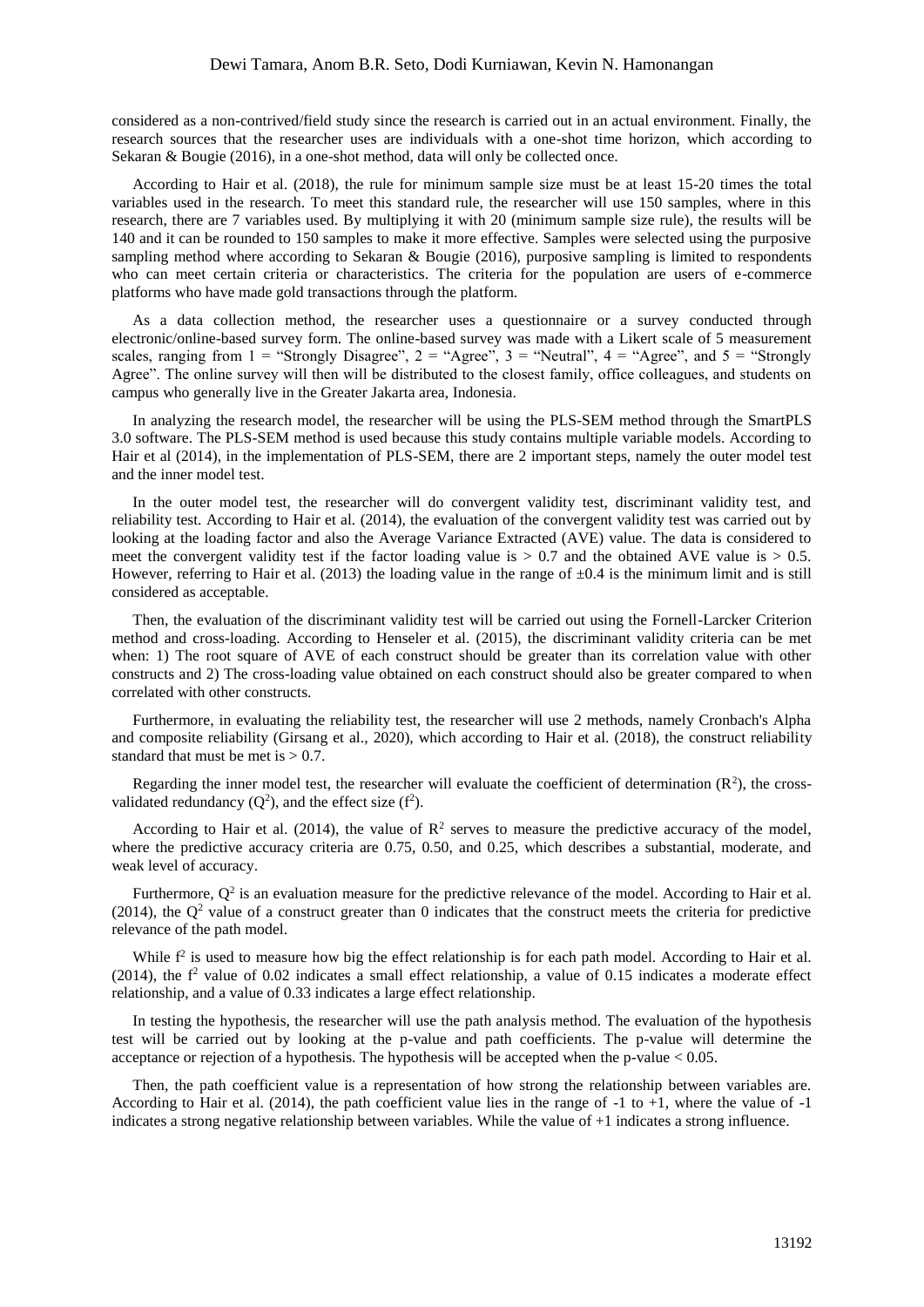**Table 2.** Respondents Profile

# **Data Analysis & Discussion**

# **Respondent Profile**

The profile of respondents in this study is described in the following table:

| Profile          | Criteria                       | Amount         | Percentage |
|------------------|--------------------------------|----------------|------------|
| of<br>Number     |                                | 153            | 100%       |
| Respondents      |                                |                |            |
| Gender           | Man                            | 74             | 48%        |
|                  | Woman                          | 79             | 52%        |
|                  | 18-25 years old                | 25             | 16%        |
|                  | 25-35 years old                | 79             | 52%        |
| Age              | 36-45 years old                | 47             | 31%        |
|                  | >46 years old                  | $\overline{2}$ | 1%         |
|                  | No income yet                  | 11             | 7%         |
|                  | $<$ IDR 500,000                | 3              | 2%         |
| Amount of income | IDR 500,000 - IDR 1,000,000    | 20             | 13%        |
|                  | IDR 1,000,000 - IDR 5,000,000  | 20             | 13%        |
|                  | IDR 5,000,000 - IDR 10,000,000 | 88             | 58%        |
|                  | $>$ IDR 10,000,000             | 28             | 18%        |
| Domicile         | Jabodetabek                    | 132            | 86%        |
|                  | Etc                            | 21             | 14%        |

Based on Table 2 above, it can be seen that the gender ratio among the respondents is quite balanced. The majority of respondents are in the age range of 25-35 years with a percentage of 52%. Furthermore, most of the respondents have income in the range of IDR 5,000,000 - IDR 10,000,000 per month with a percentage of 58%. Finally, the respondents are most widely distributed in the Jabodetabek area, which is 86%.

Quoted from the results of an online survey issued by the Katadata Insight Center (KIC) and Kredivo in 2021, majority of Indonesian e-commerce consumers are ranging in the generation Z and millennials age level. In addition, looking at their domicile, the majority of Indonesian e-commerce consumers are spread mostly in the Java area, especially West Java and DKI Jakarta. Based on this demographic data, the researcher is quite sure that the sample can represent the majority of the population of Indonesian e-commerce consumers who live in the Jakarta and West Java areas.



**Picture 2.** Path Diagram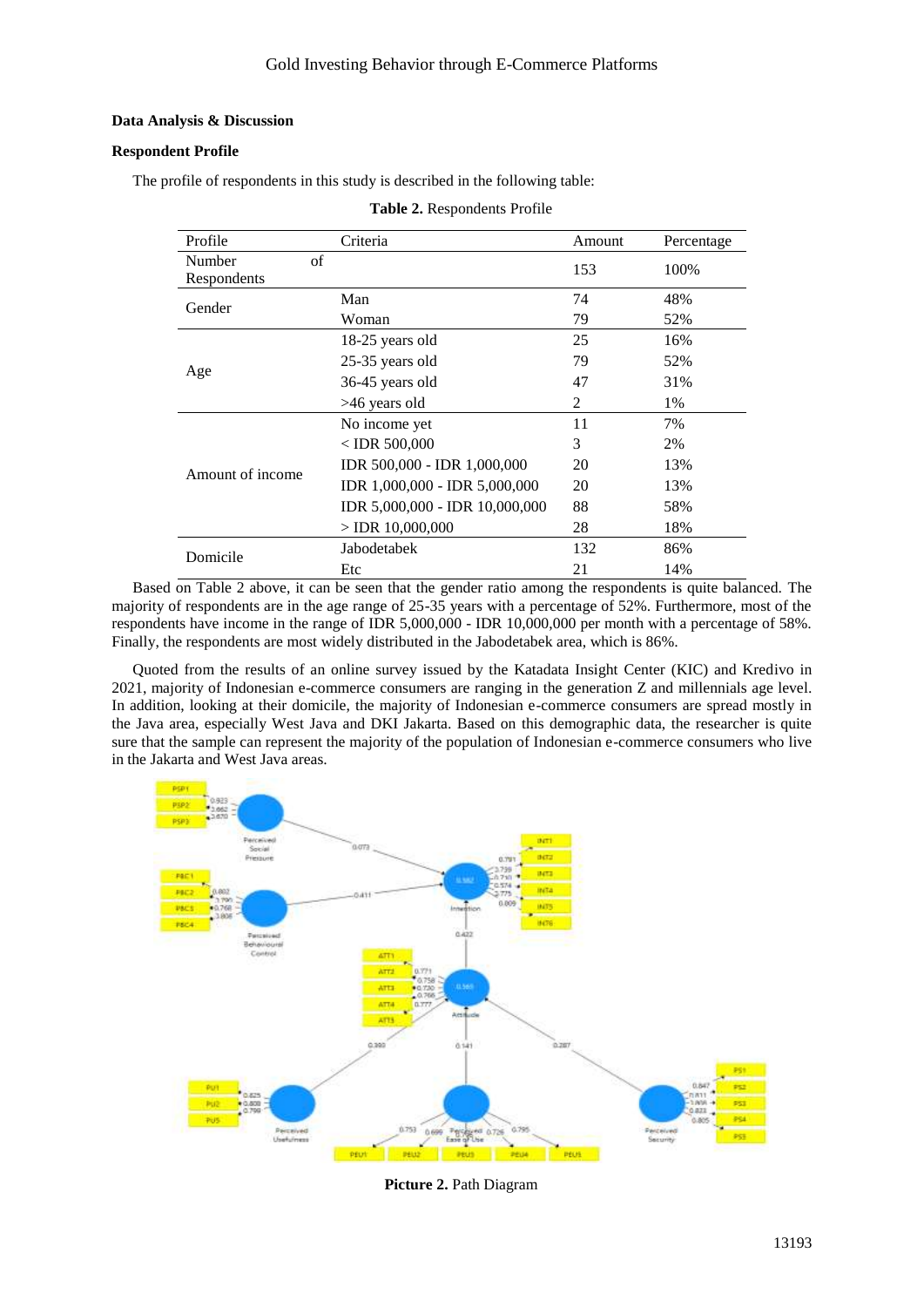### **Outer Model Test**

1. Convergent Validity Test

In the convergent validity test, an indicator is declared as valid if the factor loading is  $> 0.7$  (Hair et al. 2014). However, the loading value > 0.4 is still acceptable (Hair et al. 2013). The other method that can be used to evaluate convergent validity is by looking at the Average Variance Extracted (AVE) value which must be > 0.5. Based on the table presented in Appendix A, it can be concluded that all indicators are valid where each indicator meets the criteria for factor loading  $> 0.7$ , except for the INT4, PSP2, and PSP3 which are still on the range of 0.5-0.6.

In addition, the evaluation of the convergent validity test can also be done by looking at the AVE value for each variable. The AVE value is described in the following table:

| Variable                     | Variance<br>Average<br>Extracted (AVE) | Resul<br>ts |
|------------------------------|----------------------------------------|-------------|
| Attitude                     | 0.580                                  | Valid       |
| Intention                    | 0.540                                  | Valid       |
| Perceived Behavioral Control | 0.630                                  | Valid       |
| Perceived Ease of Use        | 0.570                                  | Valid       |
| Perceived Security           | 0.670                                  | Valid       |
| Perceived Social Pressure    | 0.580                                  | Valid       |
| Perceived Usefulness         | 0.630                                  | Valid       |

**Table 3.** Average Variance Extracted (AVE)

Table 3 above shows an adequate AVE value that is > 0.5 although there are several indicators whose factor loading values are in the range of 0.5-0.6. Even though the factor loading for 3 indicators are less than ideal condition, the variable can still be declared valid. These results are consistent with the evaluation using factor loading.

2. Discriminant Validity Test

The discriminant validity test will be carried out using the Fornell-Larcker Criterion method. The results of the discriminant validity test can be defined as follows:

|                                           | Attitude | Intention | Perceived<br><b>Behavioral</b><br>Control | Perceived<br>Ease<br>οf<br>Use | Perceived<br>Security | Perceived<br>Social<br>Pressure | Perceived<br><b>Usefulness</b> |
|-------------------------------------------|----------|-----------|-------------------------------------------|--------------------------------|-----------------------|---------------------------------|--------------------------------|
| Attitude                                  | 0.76     |           |                                           |                                |                       |                                 |                                |
| Intention                                 | 0.67     | 0.74      |                                           |                                |                       |                                 |                                |
| <b>Behavioral</b><br>Perceived<br>Control | 0.56     | 0.67      | 0.79                                      |                                |                       |                                 |                                |
| Perceived Ease of Use                     | 0.61     | 0.60      | 0.57                                      | 0.75                           |                       |                                 |                                |
| Perceived Security                        | 0.69     | 0.71      | 0.61                                      | 0.68                           | 0.82                  |                                 |                                |
| Perceived<br>Social<br>Pressure           | 0.28     | 0.32      | 0.31                                      | 0.08                           | 0.18                  | 0.76                            |                                |
| Perceived Usefulness                      | 0.71     | 0.68      | 0.58                                      | 0.70                           | 0.77                  | 0.15                            | 0.81                           |

Based on Table 4 above, it can be seen that the value of the square root of AVE, when connected with similar constructs, has a value that is  $> 0.7$ . The correlation value is higher when compared to its correlation with other constructs.

Furthermore, the data will also be analyzed through the value of cross-loading. Based on the table in Appendix A, the loading value for each indicator when correlated with its construct is  $> 0.7$ , which is higher than the cross-loading value with other constructs. The results obtained are consistent with the previous interpretation of the square root value of the AVE.

Therefore, it can be said that the variables and indicators used in this research model are valid and can meet the criteria of convergent validity and discriminant validity.

3. Reliability Test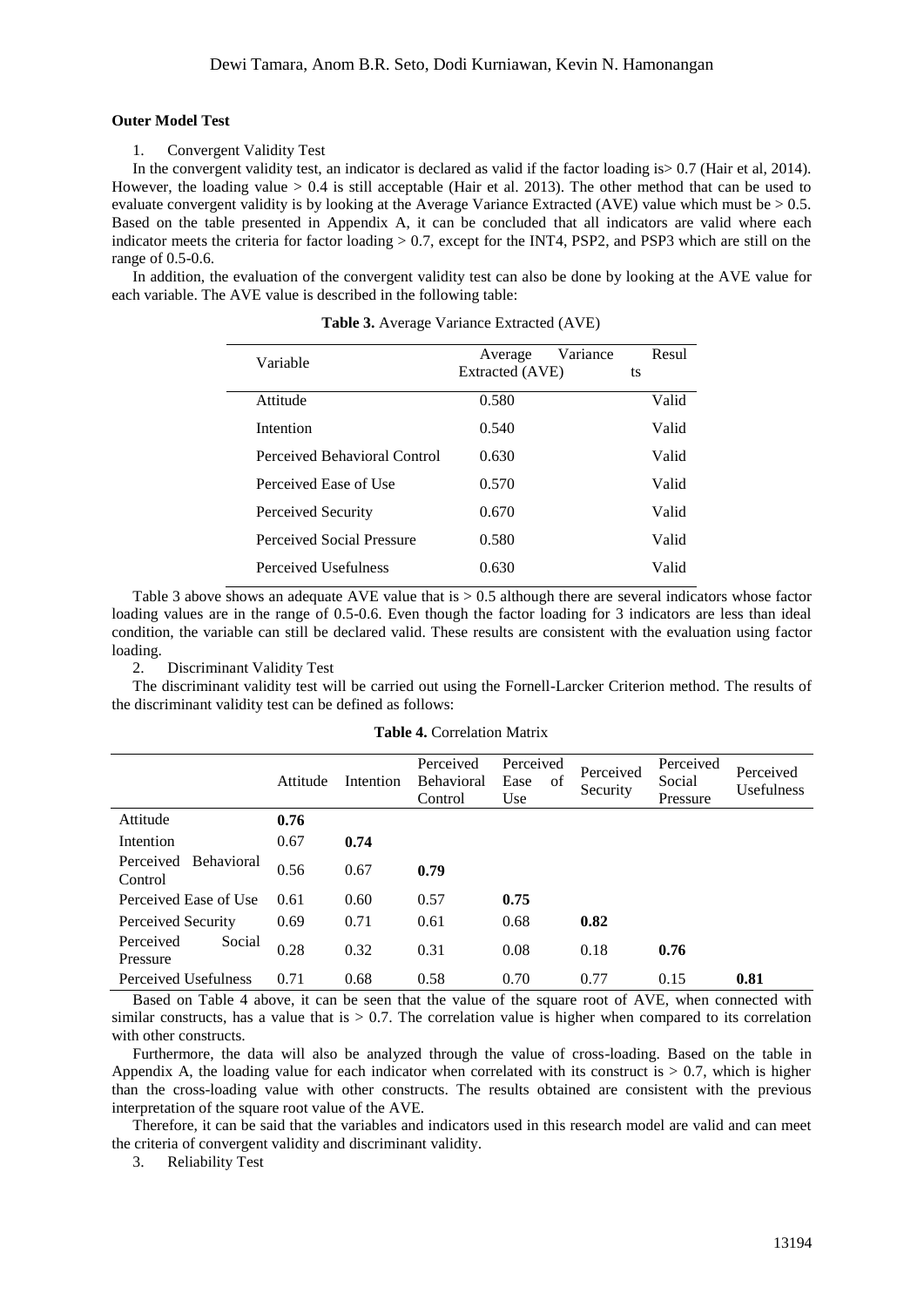Evaluation of reliability test will be carried out by analyzing the value of Cronbach's Alpha and the value of composite reliability. The Cronbach's Alpha value and the composite reliability value are described as follows:

| Variable                     | Variance<br>Average<br>Extracted (AVE) | <b>Results</b> |
|------------------------------|----------------------------------------|----------------|
| Attitude                     | 0.580                                  | Reliable       |
| Intention                    | 0.540                                  | Reliable       |
| Perceived Behavioral Control | 0.630                                  | Reliable       |
| Perceived Ease of Use        | 0.570                                  | Reliable       |
| Perceived Security           | 0.670                                  | Reliable       |
| Perceived Social Pressure    | 0.580                                  | Reliable       |
| Perceived Usefulness         | 0.660                                  | Reliable       |

**Table 5.** Cronbach's Alpha & Composite Reliability

By looking at Table 5, it can be seen that the value of Cronbach's Alpha and the value of composite reliability obtained from each variable is >0.7. Thus, it can be concluded that the variables used in this research meet the reliability criteria.

# **Inner Model Test**

1. Coefficient of Determination  $(R^2)$ 

The following is the value of the coefficient of determination obtained:

**Table 6.** Coefficient of Determination (R2)

|           | R Square | Interpretation |
|-----------|----------|----------------|
| Attitude  | 0.56     | Moderate       |
| Intention | 0.58     | Moderate       |

Because the coefficient value obtained is greater than 0.5 but still smaller than 0.75, the predictive accuracy level of the Attitude and Intention variables are considered as moderate.

2. Cross-Validated Redundancy  $(Q^2)$ 

The value of cross-validated redundancy in research data can be described as follows:

**Table 7.** Cross-Validated Redundancy (Q2)

|           | $\mathcal{D}^2$ | Interpretation |
|-----------|-----------------|----------------|
| Attitude  | 0.25            | Well           |
| Intention | 0.28            | Well           |
|           |                 |                |

Based on the  $Q^2$  value that has been obtained, it can be concluded that the predictive relevance of the research model is considered as good because the  $Q^2$  value on the variable is greater than 0.

3. Effect size  $(f^2)$ 

The  $f<sup>2</sup>$  value of this study is presented in the following table:

# **Table 8.** Effect size (f2)

|                              | Attitude | Intention | Interpretation |
|------------------------------|----------|-----------|----------------|
| Attitude                     |          | 0.29      | Moderate       |
| Perceived Behavioral Control |          | 0.27      | Moderate       |
| Perceived Ease of Use        | 0.02     |           | Weak           |
| Perceived Security           | 0.07     |           | Weak           |
| Perceived Social Pressure    |          | 0.01      | No effect      |
| Perceived Usefulness         | 0.12     |           | Weak           |

Looking at the  $f<sup>2</sup>$  value obtained, it can be concluded that the effect size of the relationship between Attitude and Perceived Behavioral Control variable towards Intention is at a moderate level. While the effect relationship between Perceived Usefulness, Perceived Ease of Use and Perceived Security towards Attitude is considered as weak.

On the other hand, it can be said that there is no effect relationship between Perceived Social Pressure on Attitude because of the value of  $f^2 < 0.02$ .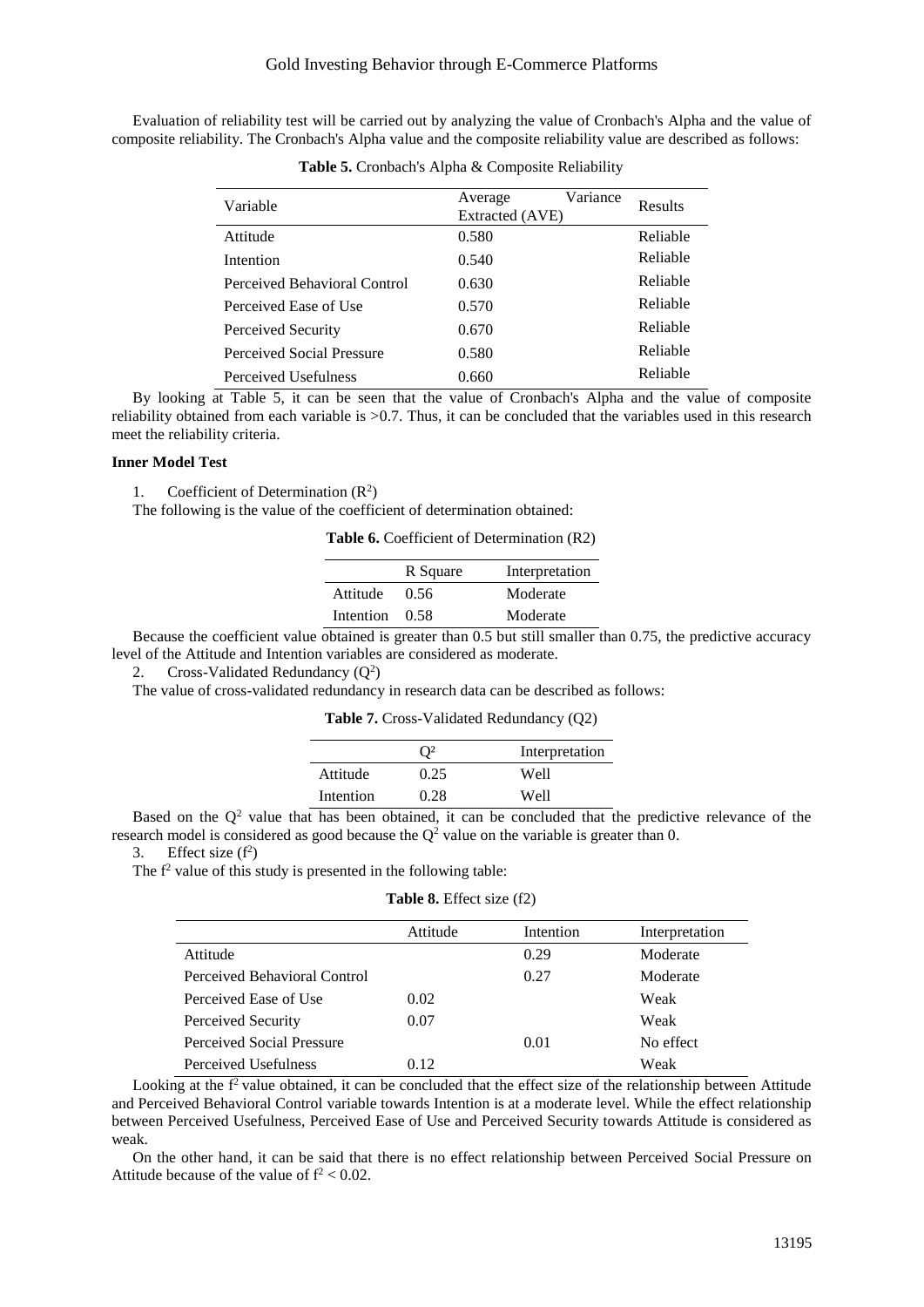# **Hypothesis testing**

|                                                                          | Original<br>Sample | Sample<br>Mean | Standard<br>Deviation | <b>T</b> Statistics | P Values |
|--------------------------------------------------------------------------|--------------------|----------------|-----------------------|---------------------|----------|
| H1. Perceived Social Pressure $\rightarrow$<br>Intention                 | 0.07               | 0.10           | 0.08                  | 0.91                | 0.37     |
| H2.<br>Perceived<br><b>Behavioral</b><br>Control $\rightarrow$ Intention | 0.41               | 0.41           | 0.10                  | 4.25                | 0.00     |
| $H3.$ Attitude $\rightarrow$ Intention                                   | 0.42               | 0.41           | 0.09                  | 4.49                | 0.00     |
| H4. Perceived Ease of<br>$Use \rightarrow$<br>Attitude                   | 0.14               | 0.17           | 0.12                  | 1.19                | 0.24     |
| Usefulness $\rightarrow$<br>H <sub>5</sub> .<br>Perceived<br>Attitude    | 0.39               | 0.38           | 0.16                  | 2.51                | 0.01     |
| H6. Perceived Security $\rightarrow$ Attitude                            | 0.29               | 0.28           | 0.16                  | 1.81                | 0.07     |

**Table 9.** Hypothesis Testing Result

#### **Discussion**

# **H1: Perceived Social Pressure has no significant effect on Intention**

Based on the table above, it is indicated that the t-statistic value is 0.91 and the p-value is 0.37. So, it can be stated that Perceived Social Pressure has no significant effect on Intention. The relationship between variables are declared to have a significant effect if it has a t-statistic value  $> 1.96$  with a p-value  $< 0.05$  so it can be concluded that hypothesis 1 is rejected. Hypothesis 1 was rejected because the t-statistic value was below the significant limit (0.91 < 1.96) and the p-value did not meet the criteria (0.37 > 0.05).

Social pressures that befall within individuals can influence decisions or intentions to invest in digital gold. This happens because social pressure is an effort to adapt to the surrounding environment so that social pressure can be one of the factors which driving individuals to invest in gold. However, based on the results of this hypothesis test, consumer intentions in investing in digital gold on e-commerce platforms have not been influenced by external factors such as family, friends, and close people. Pressure is more likely to come from personal desires based on the financial needs of each consumer. This evidence is not consistent with the previous research conducted by Lai (2019), where it was found that social pressure from other people is proven to be significant towards individual's intentions in Taiwan stock market investment.

### **H2: Perceived Behavioral Control has a significant effect on Intention**

From the results hypothesis testing, it is known that the t-statistic value is 4.25 and the p-value is 0 so it can be said that Perceived Behavioral Control has a significant effect on Intention. The relationship between variables are declared to have a significant effect if it has a t-statistic value  $> 1.96$  with a p-value  $< 0.05$  so it can be concluded that hypothesis 2 is accepted. The original sample value also shows a value of 0.41 so that it shows that the direction of the relationship between Perceived Behavioral Control and Intention is positive.

These results prove that the perceived behavioral control has a positive influence on the intention to invest in digital gold through an e-commerce platform. That is, the greater the perceived behavioral control, the stronger the individual's intentions. Therefore, the intention to invest digital gold through e-commerce platforms is influenced by individual's perception of behavioral such as individual's resources, self-efficacy, and financial management knowledge. This result is consistent with theory from Ajzen (2012) and previous research conducted by Pahlevi && Oktaviani (2018), where it was found that there was a positive and significant relationship between perceived behavioral control towards intentions of investor in stock market.

### **H3: Attitude has a significant effect on Intention**

From the results of the test, it is known that the t-statistic value is 4.49 and the p-value is 0. So that it can be concluded that Attitude has a significant effect on Intention. The relationship between variables are declared to have a significant effect if it has a t-statistic value  $> 1.96$  with a p-value  $< 0.05$ . So, it can be concluded that hypothesis 3 is accepted. The original sample value also shows a value of 0.42 which indicates that the direction of the relationship between the Attitude and Intention is positive.

These results prove that attitude has a positive influence on the intention of digital gold investing on the ecommerce platform. Digital gold investment through e-commerce platforms basically can trigger a change in person's attitude. Therefore, the attitude can also affect the intention and decision-making in digital gold investment. This result is consistent and following previous research conducted by Sondari & Sudarsono (2015)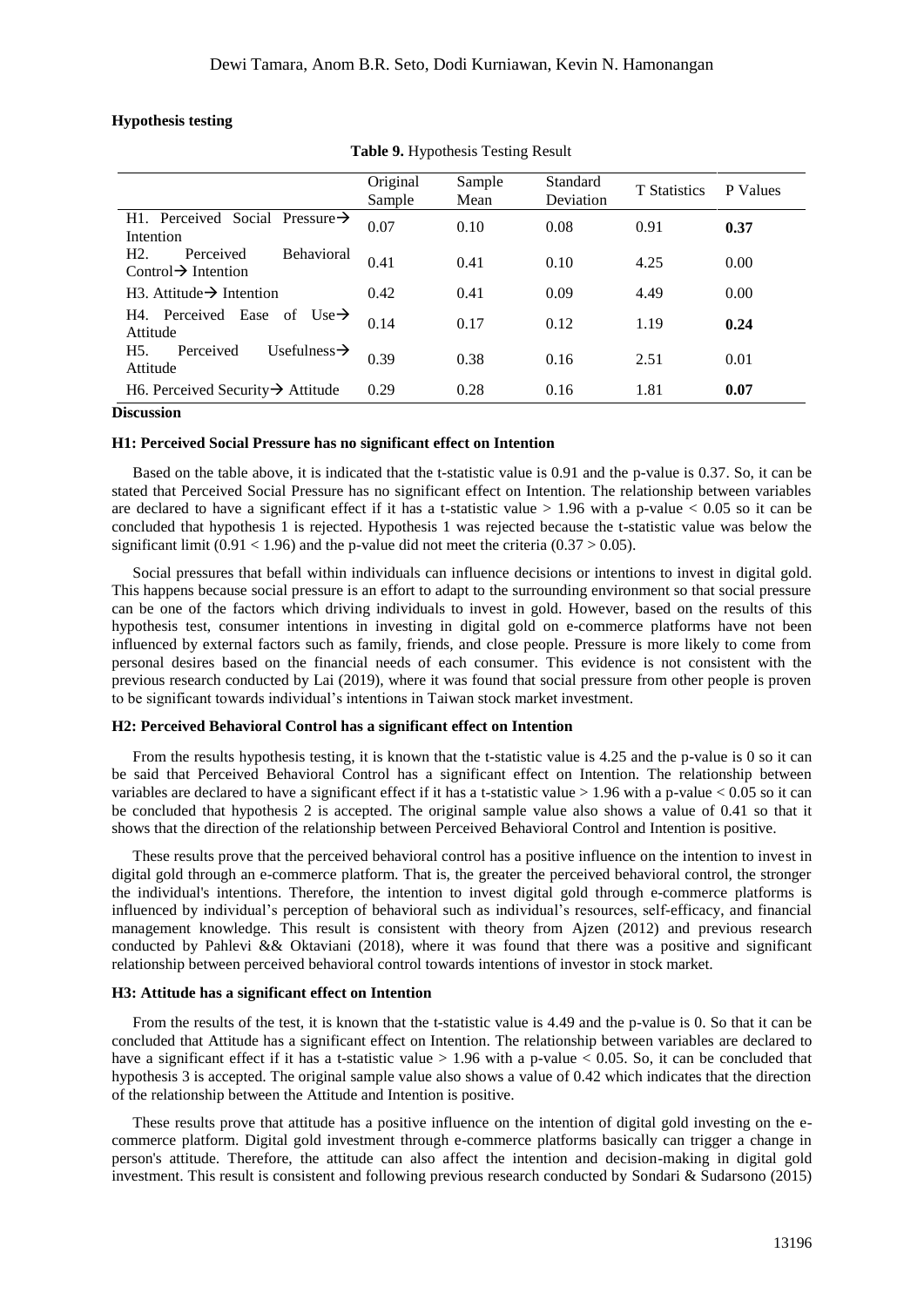who concluded that attitude and subjective norms were having a positive effect towards intention of government employees' intention on various investment instruments.

# **H4: Perceived Ease of Use has no significant effect on Attitude**

According to hypothesis test result, it is found that the t-statistic value is 1.19 and the p-value is 0.24. It indicates that Perceived Ease of Use does not have a significant effect on Attitude. The relationship between variables are declared to have a significant effect if it has a t-statistic value  $> 1.96$  with a p-value  $< 0.05$  so it can be concluded that hypothesis 4 is rejected. Hypothesis 4 is rejected due to the t-statistic value is below the significant limit, which is  $1.19 < 1.96$  and the p-value that does not meet the criteria which is  $0.24 > 0.05$ . Because hypothesis 4 is rejected.

From these results, the perceived ease of use is not proven to affect attitudes in digital gold investing through e-commerce platform. This happens because the facilities provided are not able to influence the attitude of investors in investing since there are other factors which considered as stronger and more dominant factors. Apparently, in an e-commerce platform that offers a lot of convenience, it actually does not always make consumers to be interested in taking investment decision. This result shows that even though digital gold investment in e-commerce platforms already offer an easy payment method and other convenience as well, it does not not attract a strong desire and attitude in investing. This result contradicts the previous research conducted by Lau & Yen (2001) where researchers successfully identified a positive relationship between perceived ease of use and investor's attitude in the implementation of online stock trading in Taiwan stock market.

### **H5: Perceived Usefulness has a significant effect on Attitude**

Refer to hypothesis test result, it is known that the t-statistic value is 2.51 and a p-value is 0.01. So, it can be said that Perceived Usefulness has a significant influence on Attitude. The relationship between variables are declared to have a significant effect if it has a t-statistic value  $> 1.96$  with a p-value  $< 0.05$ . Therefore, it can be concluded that hypothesis 5 is accepted. The original sample value also shows a value of 0.39, indicating that the direction of the relationship between the Perceived Usefulness and Attitude are positive.

This result proves that the perceived usefulness has a positive influence on attitudes in digital gold investment through e-commerce platforms. Usefulness can be said as the extent to which a product can provide positive benefits for the user or buyer. With regards to gold investment, usefulness can be used to determine what kind of investment decision to take. These results are consistent previous research related to stock investment where Ramayah et al. (2009) described the factors that influence perceived usefulness in the use of online-based stock trading technology in Malaysia. One of the factors is benefit, where there are some benefits due to the implementation of online stock trading technology which can't be obtained in an offline stock trading.

# **H6: Perceived Security has no significant effect on Attitude**

From the results of the test that has been carried out, it is found that the t-statistic value is 1.81 and p-value is 0.07. So, it can be acknowledged that Perceived Security does not has a significant effect on Attitude. The relationship between variables are declared to have a significant effect if it has a t-statistic value  $> 1.96$  with a pvalue < 0.05. Therefore, it can be concluded as well that hypothesis 6 is rejected. Hypothesis 6 is rejected due to the t-statistic value is below the significant limit  $(1.81 < 1.96)$  and the p-value also does not meet the criteria  $(0.07 > 0.05)$ .

From this result, Perceived Security is not proven to influence Attitude in digital gold investment through ecommerce platforms. This happens because although in terms of security, an e-commerce platform can be said to be superior, many still consider that it is riskier than investing in physical gold. Digital gold transactions in ecommerce platforms are at risk of being hacked by hackers (Panggabean et al., 2013). Investing gold in an online environment also has a risk from the practice phishing, which means the act of assets theft in the virtual investment account (Nurul, 2021). All of these factors are enough to be a strong background in explaining why hypothesis 6 is rejected. The results of this study is inconsistent and contradictory to the previous research regarding the use of online platforms consist of purchasing and selling activities. Fahmi (2018) conducted research regarding the relationship between perceived security and trust towards attitude and intentions of general consumers in Malang when conducting online transactions in e-commerce platforms. It can be seen from the conclusion of the research that there is a positive relationship between perceived security and consumer attitudes.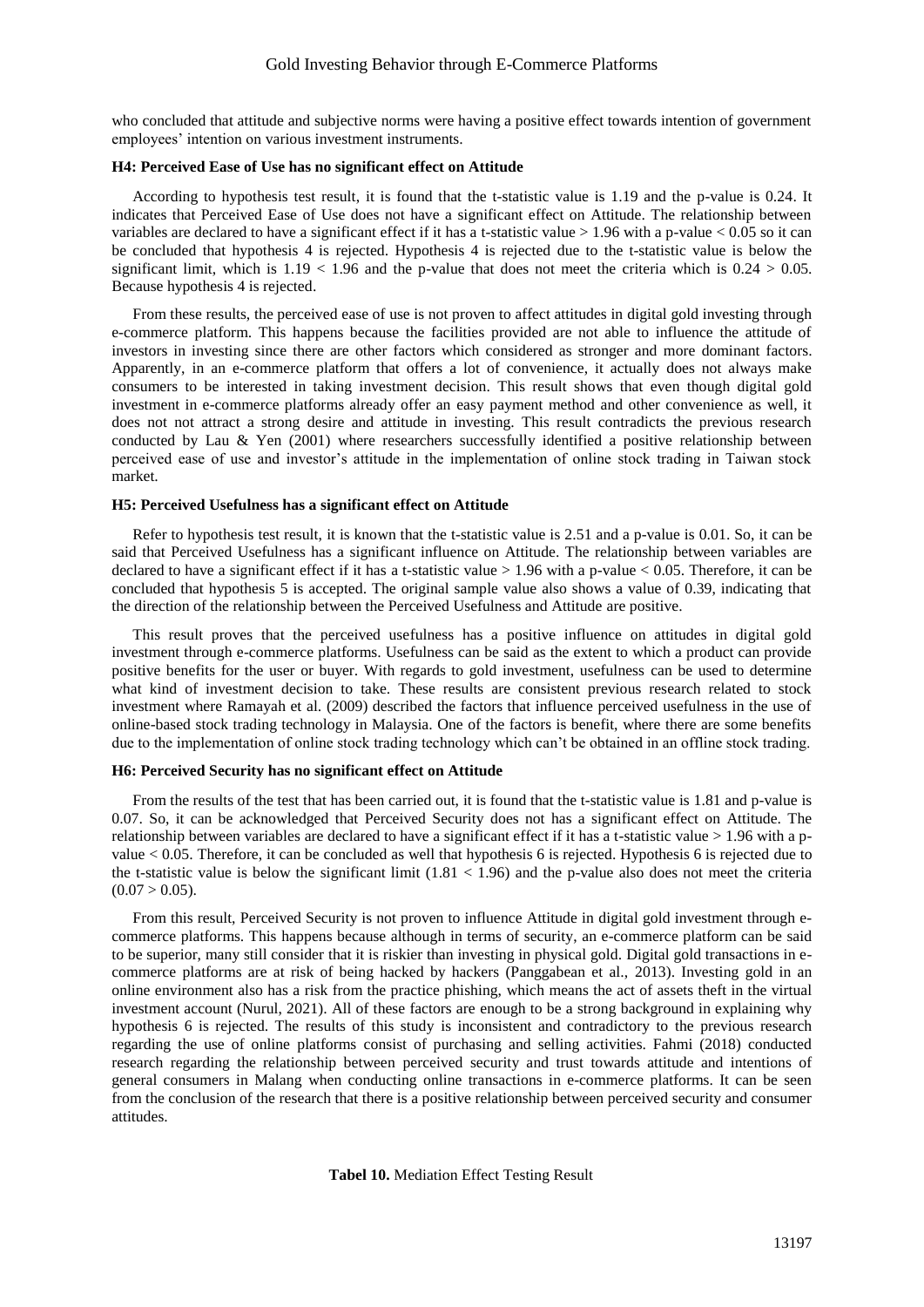|                                                                         | Original<br>Sample | Sample<br>Mean | Standard T<br>Deviation | <b>Statistics</b> | Values |
|-------------------------------------------------------------------------|--------------------|----------------|-------------------------|-------------------|--------|
| Perceived Ease of Use $\rightarrow$ Attitude<br>$\rightarrow$ Intention | 0.06               | 0.07           | 0.05                    | 1.29              | 0.20   |
| Perceived Usefulness $\rightarrow$ Attitude<br>$\rightarrow$ Intention  | 0.17               | 0.16           | 0.08                    | 2.20              | 0.03   |
| Perceived Security $\rightarrow$ Attitude $\rightarrow$<br>Intention    | 0.12               | 012            | 0.08                    | 1.50              | 0.13   |

**Interpretation of Mediation Effect**

# **Perceived Ease of Use**  $\rightarrow$  **Attitude**  $\rightarrow$  **Intention**

Based on the table above, it can be indicated that the t-statistic value is 1.29 and the p-value is 0.20. So, it means that Attitude does not mediate the relationship between the Perceived Ease of Use and Intention. The relationship between variables are declared to have a significant effect if it has an at-statistic value > 1.96 with a p-value < 0.05. So, it can be concluded that the hypothesis is rejected. The hypothesis was rejected because the t-statistic value was below the significant criteria (1.29 < 1.96) and the p-value also does not meet the significant criteria  $(0.20 > 0.05)$ . Because the hypothesis is rejected, there is no mediating effect in the relationship between the Perceived Ease of Use  $\rightarrow$  Attitude  $\rightarrow$  Intention.

From this result, perceived ease of use is not able to influence both the attitude and the intention of digital gold investing in e-commerce platforms. This happens because the ease of use aspect offered is not able to attract a person's attitude purchasing digital gold due to the consideration of many other factors, such as the convenience principle which prefers traditional direct and physical purchases. If the perceived ease of use is not able to influence the attitude or attitude, it also can't affect the intention as the dependent variable. These results are inconsistent and contradictory to Dja'akum's research (2019) which analyzes consumer acceptance and attitudes in investing on peer-to-peer (P2P) lending. Result of the research successfully indicated that perceived ease of use and perceived usefulness are significantly related to respondent's attitude who majority are working as private employees and entrepreneurs. Interestingly based on the same research, attitude also found significantly related to investment intentions.

# **Perceived Usefulness → Attitude → Intention**

Refer to the mediating effect test results, it is found that the t-statistic value is 2.20 and p-value is 0.03. Therefore, it can be said that Attitude mediates the relationship between the Perceived Usefulness and Intention. The relationship between variable are declared to have a significant effect if it has a t-statistic value  $> 1.96$  with a p-value < 0.05. So, it can be concluded that the hypothesis is accepted. The original sample value also shows a value of 0.17, indicating that the direction of the relationship between the Perceived Usefulness and Attitude and Intention is positive.

These results prove that perceived usefulness has a positive influence on attitudes so that it can influence a person's intention to invest in gold through an e-commerce platform. It can be seen that something which has a high level of usefulness and benefits will eventually be liked by many people. So, when digital gold investment has more use-value and benefits, it will immediately affect the attitude of investors and attract them in investing digital gold through e-commerce platforms (intention). These results are consistent with previous research conducted by Lau & Yen (2001), which found that perceived usefulness can influence investors' attitudes in investing in online stock trading in the capital market in Taiwan. The change in the attitude will also affect investor's intention in investing.

# **Perceived Security → Attitude → Intention**

From the mediating effect test that has been carried out, it is known that the t-statistic value is 1.50 and pvalue is 0.13 so that it can be said that Attitude does not mediate the relationship between the Perceived Security and Intention. The relationship between variables are declared to have a significant effect if it has a t-statistic value  $> 1.96$  with a p-value  $< 0.05$ . So, it can be concluded that the hypothesis is rejected. The hypothesis is rejected because the t-statistic value is below the significant limit  $(1.50 < 1.96)$  and the p-value which does not meet the desired criteria  $(0.13 > 0.05)$ . Because the hypothesis is rejected, there is no mediating effect between Perceived Security  $\rightarrow$  Attitude  $\rightarrow$  Intention.

Based on the result, the perception of security is not able to influence both attitude intention of digital gold investment in e-commerce platforms. This happens due to the e-commerce platform itself is an online platform which has a great opportunity to get cyber attacked. Therefore, many think that investing digital gold especially in e-commerce platforms tends to be less secure than investing in physical gold and is done traditionally in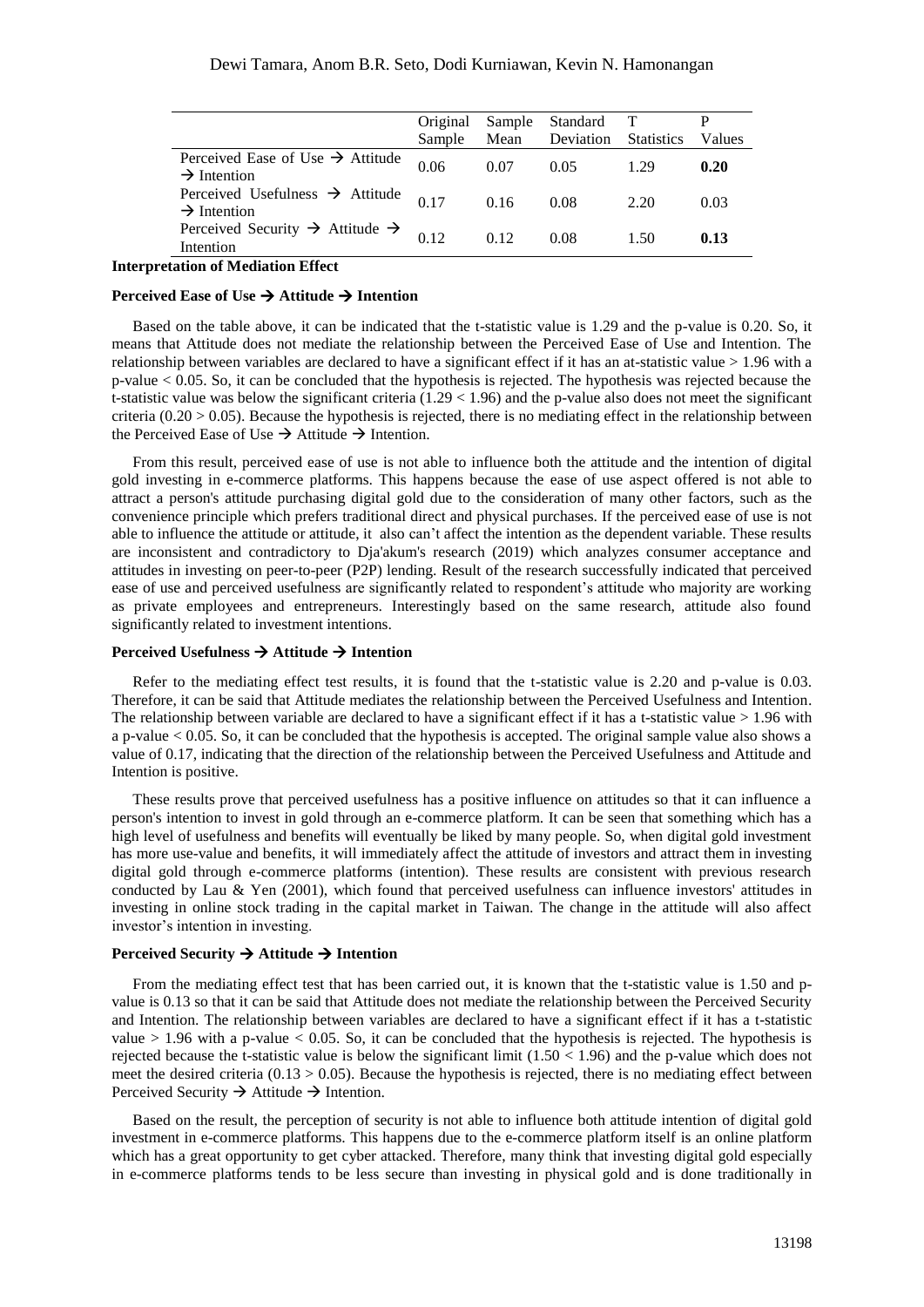jewelry shop or official gold bars distributor like Butik Antam. If the perception of security is not able to have a significant effect on attitude, then attitude will also not be strong enough to influence intention as the dependent variable. This result is inconsistent and contradictive with the previous research from Changchit et al. (2018) which discusses several factors that influence online shopping behavior of a group of consumers in Thailand. The result of the study proves that perceived security of online shopping has a positive effect on consumer attitudes. This discrepancy occurs due to differences in the objects studied, where on the research of Changchit et al. (2018), the object is general commodities sold in e-commerce.

|  |  | Table 9. Summary of Hypothesis Test Results |  |
|--|--|---------------------------------------------|--|
|--|--|---------------------------------------------|--|

| Variable                                                             | <b>Hypothesis</b> | Test | Relationship |  |
|----------------------------------------------------------------------|-------------------|------|--------------|--|
|                                                                      | <b>Results</b>    |      | Direction    |  |
| Perceived Social Pressure $\rightarrow$ Intention                    | <b>Rejected</b>   |      |              |  |
| Perceived Behavioral Control $\rightarrow$ Intention                 | Accepted          |      | Positive     |  |
| Attitude $\rightarrow$ Intention                                     | Accepted          |      | Positive     |  |
| Perceived Ease of Use $\rightarrow$ Attitude                         | <b>Rejected</b>   |      |              |  |
| Perceived Usefulness $\rightarrow$ Attitude                          | Accepted          |      | Positive     |  |
| Perceived Security $\rightarrow$ Attitude                            | <b>Rejected</b>   |      |              |  |
| Perceived Ease of Use $\rightarrow$ Attitude $\rightarrow$ Intention | <b>Rejected</b>   |      |              |  |
| Perceived Usefulness $\rightarrow$ Attitude $\rightarrow$ Intention  | Accepted          |      | Positive     |  |
| Perceived Security $\rightarrow$ Attitude $\rightarrow$ Intention    | <b>Rejected</b>   |      |              |  |

**Conclusion & Implications**

# **Implication**

This research related to digital gold investment in the e-commerce environment shows results that are quite insightful. The relationship between Perceived Social Pressure towards Intention with Perceived Ease of Use and Perceived Security towards Attitude which have not yet been proven significant means that consumers' attitudes and intentions of digital gold investment in e-commerce platforms are not influenced by the pressure from social environment, security, and ease of operation.

If the e-commerce platform developer wants to increase the consumer intentions to invest in digital gold on their platform, then the e-commerce platform developer needs to take several strategic steps that can motivate consumers and increase the influence on attitude, perceived behavioral control, and perceived usefulness. Based on this research, it can be seen that the basics that can encourage attitudes, perceived behavioral control, and perceived usefulness, are financial resources owned by each investor, the expectation of return from investment, or benefits offered to consumers.

Refer to respondent's profile, the majority of respondents who invest in digital gold through e-commerce platforms are in the age range of 25-35 years, with an income range of IDR 5,000,000 - IDR 10,000,000. This income level is considered as a fairly high-income category. Based on that, researchers consider that there is still an enormous potential in the development of digital gold investment in e-commerce platforms by looking at the potential niche market of the consumers in the age range of 18-25. On that age range, consumers generally do not have regular income but have already developed a good understanding of the financial needs and highly adaptive to technology.

In this case, the e-commerce platform developer needs to create a situation and perception where digital gold investment services are an alternative and guaranteed solution for all people to invest, especially consumers with lower income levels. In this case, e-commerce platforms developers can initiate an education process by using a good communication practice which is easy to understand. Researchers hope that it can increase the intention of digital gold investment in their platform and attract more consumer on the lower age segment.

In addition, to increase perceived usefulness and attitudes towards digital gold investment, e-commerce platform developer can also develop or add some new features to the platform which will bring new benefits and increase the useful value of the investment system. Moreover, e-commerce platforms also can increase the return of investment rate to meet a certain criterion in hope of attracting more consumers to invest in the platform.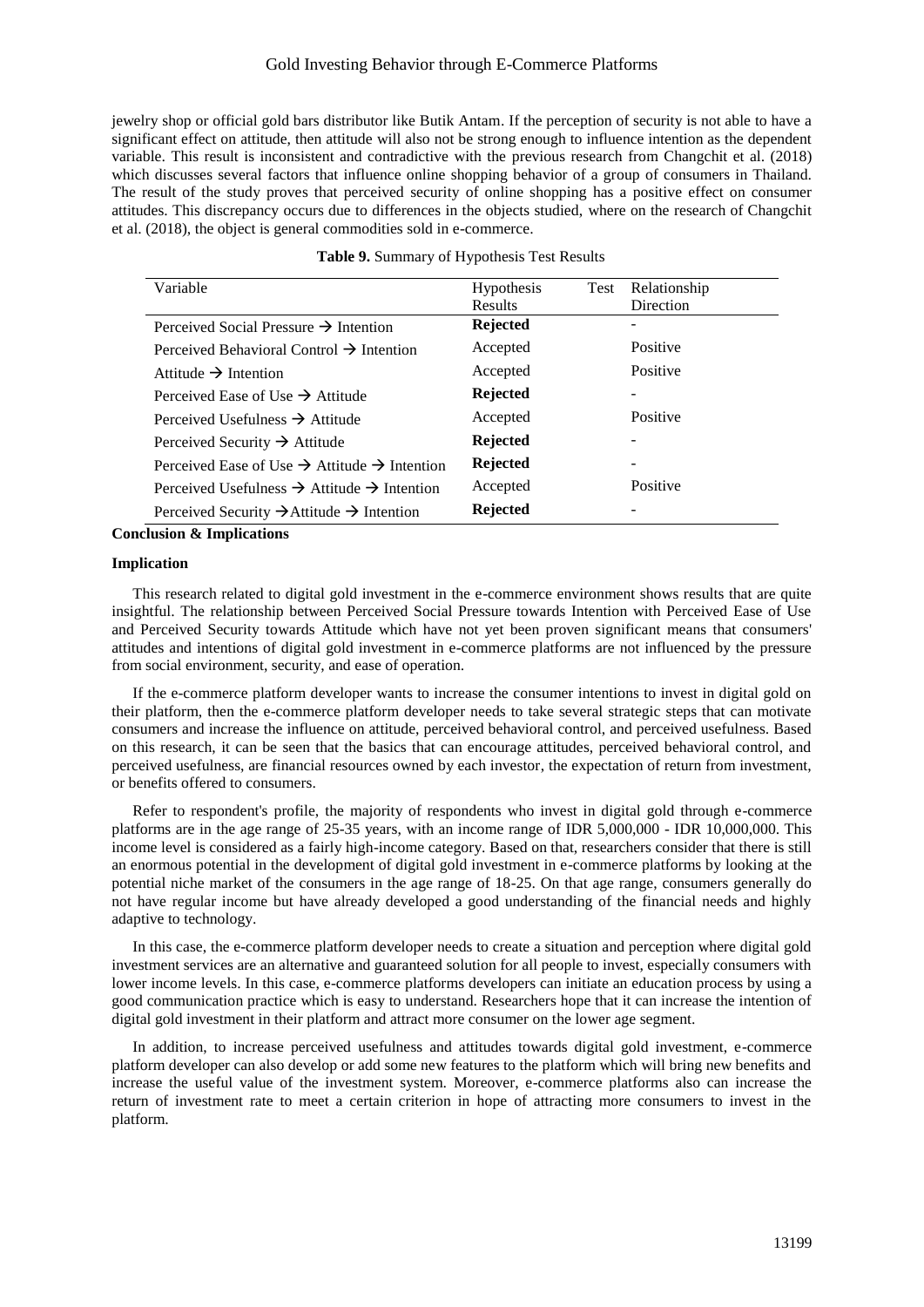### **Conclusion**

This study explores the literature that affects investment intentions and behavior by integrating the Theory of Planned Behavior with the Technology of Acceptance Model. In this study, researchers would like to reexamine whether the available theories are still relevant and consistent with consumers' intentions towards digital gold investment in e-commerce platforms, since this investment option is still considered as a new technology and not the main location that consumers will go or refer to when purchasing gold. The results of the study indicate that Perceived Ease of Use and Perceived Security has no significant effect on Attitude. Same result is also proved for Perceived Social Pressure which has no significant effect towards Intention.

However, Other variables studied in this research such as Attitude and Perceived Behavioral Control proved to have a significant effect on Intention. Likewise with the Perceived Usefulness which is proved significant to Attitude. The results of the research prove the lack of awareness of consumers in Indonesia to invest in gold on e-commerce platforms.

#### **References**

- [1] Aco, A., & Endang, H. (2017). Analisis Bisnis E-Commerce pada Mahasiswa Universitas Islam Negeri Alauddin Makassar. Journal Information System and Processing, 2(2), 1-13.
- [2] Ajzen, I. (2012). Theory of Planned Behaviour. In Handbook of Theories of Social Psychology (pp. 438-459). New York: SAGE Publications Ltd.
- [3] Ajzen, I., Timko, C., & White, J. B. (1982). Self-Monitoring and The Attitude-Behavior Relation. Journal or Personality and Social Psychology, 42(3), 426-435.
- [4] Alfiah, H. (2020). Analisis Nasabah Perempuan Menggunakan Jasa Gadai di Pegadaian. Jurnal IAIN, 1- 10.
- [5] Amitabh, A. (2019). Factors Affecting Consumer Buying Behaviour towards Gold Jewellery. International Journal of Recent Technology and Engineering (IJRTE), 8(3), 8088-8093.
- [6] Arif, M. S. (2020). Pengaruh Kepercayaan Terhadap Loyalitas Nasabah Melalui Kepuasan sebagai Variabel Intervening Produk Tabungan Emas Pegadaian. Jurnal Ilmu Manajemen, 8(2) : 472-482.
- [7] Arulmurugan, Balanagaguruthan, & Mirudhubashini. (2013). A Study on Investment Behavior of Professors Towards Gold with Special Reference to Tamilnadu State. International Journal of Scientific Research, 2(2), 233-237.
- [8] Awn, A. M., & Azam, S. M. (2020). The Determinants of Investment in Islamic Sukuk: A Study of Libyan Investors. International Journal of Business Society, 4(3), 9-19.
- [9] Bhabha, J. I., Khan, S., & Nawaz, A. (2014). Factors Affecting the Attitude of Working-Women towards Saving-Investment in Developing Countries. Journal of Economics and Sustainable Development, 5(11), 36-41.
- [10] Bhattacherjee, A. (2000). Acceptance of E-Commerce Services: The Case of Electronic Brokerages. EEE Transactions on Systems, Man, and Cybernetics—Part A: Systems and Humans, 30(4), 411-420.
- [11] Candra, S., Nuruttarwiyah, F., & Hapsari, I. H. (2020). Revisited the Technology Acceptance Model with E-Trust for Peer-to-Peer Lending in Indonesia (Perspective from Fintech Users). International Journal of Technology, 11(4), 710-721.
- [12] Chaisuriyathavikun, N., & Punnakitikashem, P. (2016). A Study of Factors Influencing Customer's Purchasing Behaviour of Gold Ornaments. Journal of Business and Retail Management Research, 10(3), 147-159.
- [13] Chang, C.-C., & Chang, P.-C. (2010). A Study on Taiwan Consumers' Adoption of Online Financial Services. PACIS 2010 Proceedings, (pp. 73-84). Taiwan.
- [14] Changchit, C., Cutshall, R., Lonkani, R., Pholwan, K., & Pongwiritthon, R. (2018). Determinants of Online Shopping Influencing Thai Consumer's Buying Choices. Journal of Internet Commerce, 1-23.
- [15] Chuang, L.-M., Liu, C.-C., & Kao, H.-K. (2016). The Adoption of Fintech Service: TAM Perspective. International Journal of Management and Administrative Sciences, 3(7), 1-15.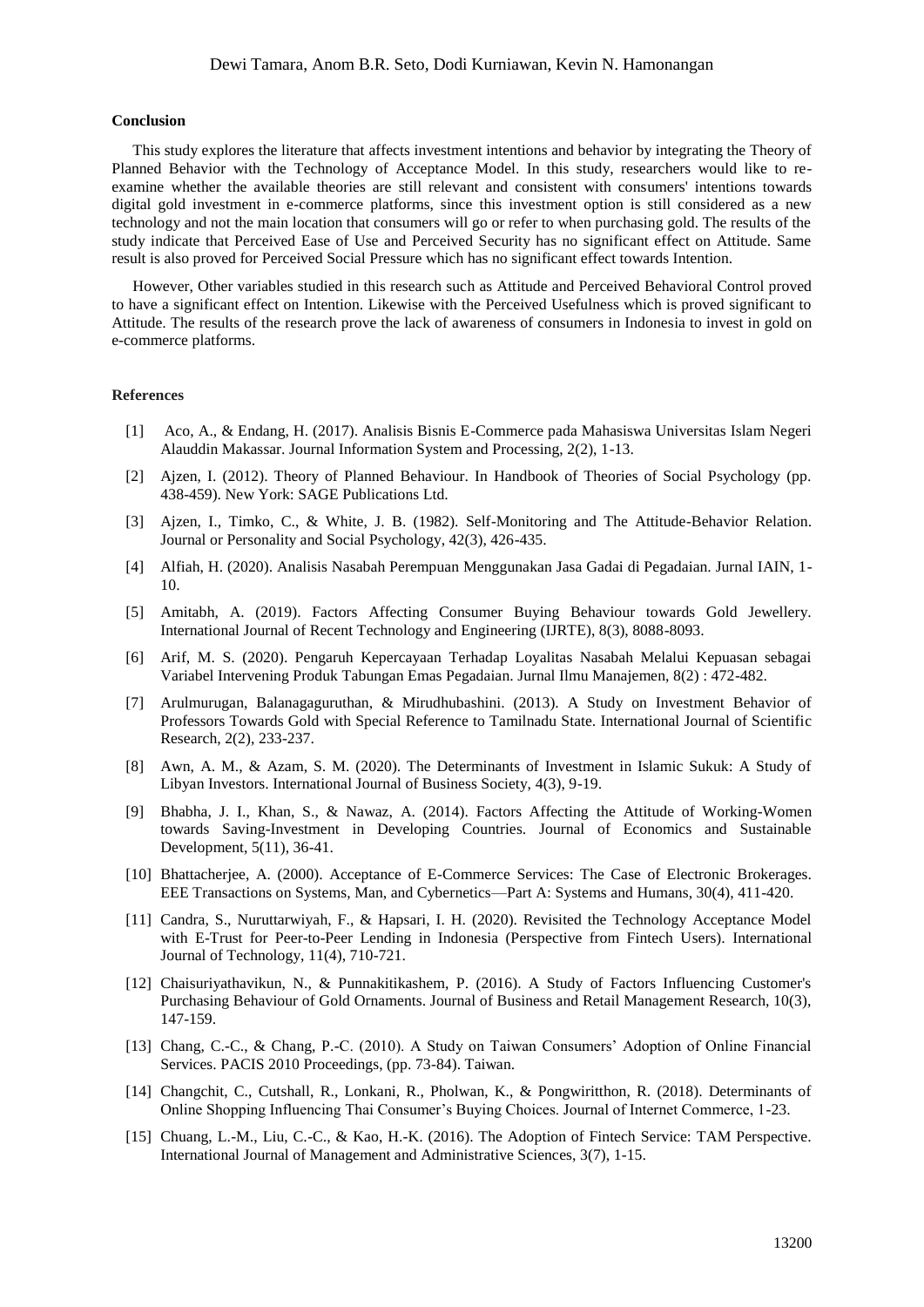- [16] Claudia, G., & Murniati, M. P. (2018). Self Efficacy as the Moderating Variable in Framing Effect on Investment Decision Making. South East Asia Journal of Contemporary Business, Economics and Law, 16(1), 22-27.
- [17] Davis, F. D. (1989). Perceived Usefulness, Perceived Ease of Use, and User Acceptance of Information Technology. MIS Quarterly, 13(3), 319-340.
- [18] Dja'akum, C. S. (2019). Peerto Peer Lending Against Ease of Business Technology Acceptance Model (TAM) Approach. Economica: Jurnal Ekonomi Islam, 10(2), 217 - 238.
- [19] Fahmi, S. (2018). Pengaruh Persepsi Keamanan dan Kepercayaan terhadap Niat Konsumen dalam Melakukan Transaksi E-Commerce melalui Sikap sebagai Variabel Intervening. Jurnal Aplikasi Manajemen dan Inovasi Bisnis, 1(1), 86-96.
- [20] Fatmawati, D. (2020). Pola Konsumsi Perempuan Migran Madura (Studi Fenomenologi di Kelurahan Kemayoran Baru DKA, Kecamatan Krembangan, Kota Surabaya). Jurnal Analisa Sosiolog, 21-56.
- [21] Frik, A., & Mittone, L. (2019). Factors Influencing the Perception of Website Privacy Trustworthiness and Users' Purchasing Intentions: The Behavioral Economics Perspective. Journal of Theoretical and Applied Electronic Commerce Research, 14(3), 89-125.
- [22] Garg, S. (2020). A Study of Factors Influencing Investor Behaviour Towards Gold as an Investment Avenue with Factor Analysis. Materials Today: Proceedings, 1-4.
- [23] Girsang, M. J., Candiwan, Hendayani, R., & Ganesan, Y. (2020). Can Information Security, Privacy, and Satisfaction Influence The E-Commerce Consumer Trust? International Conference on Information and Communication Technology (ICoICT), 8.
- [24] Hair, J., Black, W., Babin, B., & Anderson, R. (2018). Multivariate Data Analysis 8th Edition. Pearson.
- [25] Hair, J., Sarstedt, M., Hopkins, L., & Kuppelwieser, V. (2014). Partial Least Squares Structural Equation Modeling (PLS-SEM) An Emerging Tool in Business Research. European Business Review, 26(2), 106-121.
- [26] Henseler, J., Ringle, C., & Sarstedt, M. (2015). A New Criterion for Assessing Discriminant Validity in Variance-Based Structural Equation Modeling. Journal of the Academy of Marketing Science, 43, 115- 135.
- [27] Hernández, B., Jiménez, J., & Martín, M. J. (2010). Customer Behavior in Electronic Commerce: The Moderating Effect of E-Purchasing Experience. Journal of Business Research, 63, 964-971.
- [28] Huseynov, F., & Yıldırım, S. Ö. (2019). Online Consumer Typologies and Their Shopping Behaviors in B2C E-Commerce Platforms. SAGE Open, 1-19.
- [29] Ibrahim, Y., & I. A. (2017). Examining the Impact of Product Involvement, Subjective Norm and Perceived Behavioral Control on Investment Intentions of Individual Investors in Pakistan. Investment Management and Financial Innovations, 14(4), 181-193.
- [30] Jaggi, S., & Bahl, S. K. (2019). Factors Affecting Consumer Buying Behaviour for Jewellery. Our Heritage, 67(10), 644-654.
- [31] Johan, Z. J. (2020). Investors with the Golden-i: Preference in Gold-i Investment. Journal of Emerging Economies and Islamic Research, 8(2), 40-50.
- [32] Joseph, H., & Easow, D. T. (2019). The Impact of Constituents Affecting Consumer Buying Behaviour of Gold Jewellery. International Journal of Innovative Technology and Exploring Engineering, 8(6), 699-702.
- [33] Karmoker, K., & Haque, M. (2018). Female Consumer Behavior towards Jewellery Products in Bangladesh: Evidence from Khulna City. International Journal of Scientific and Research Publications, 8(8), 714-723.
- [34] Katadata Insight Center & Kredivo. (2021). Perilaku Konsumen E-Commerce Indonesia. Jakarta: Katadata Insight Center & Kredivo.
- [35] Lai, C. P. (2019). Personality Traits and Stock Investment of Individuals. Sustainability, 19, 1-20.
- [36] Lau, A., & Yen, J. (2001). Adoption of Online Trading in the Hong Kong Financial Market. Journal of Electronic Commerce Research, 2(2), 58-65.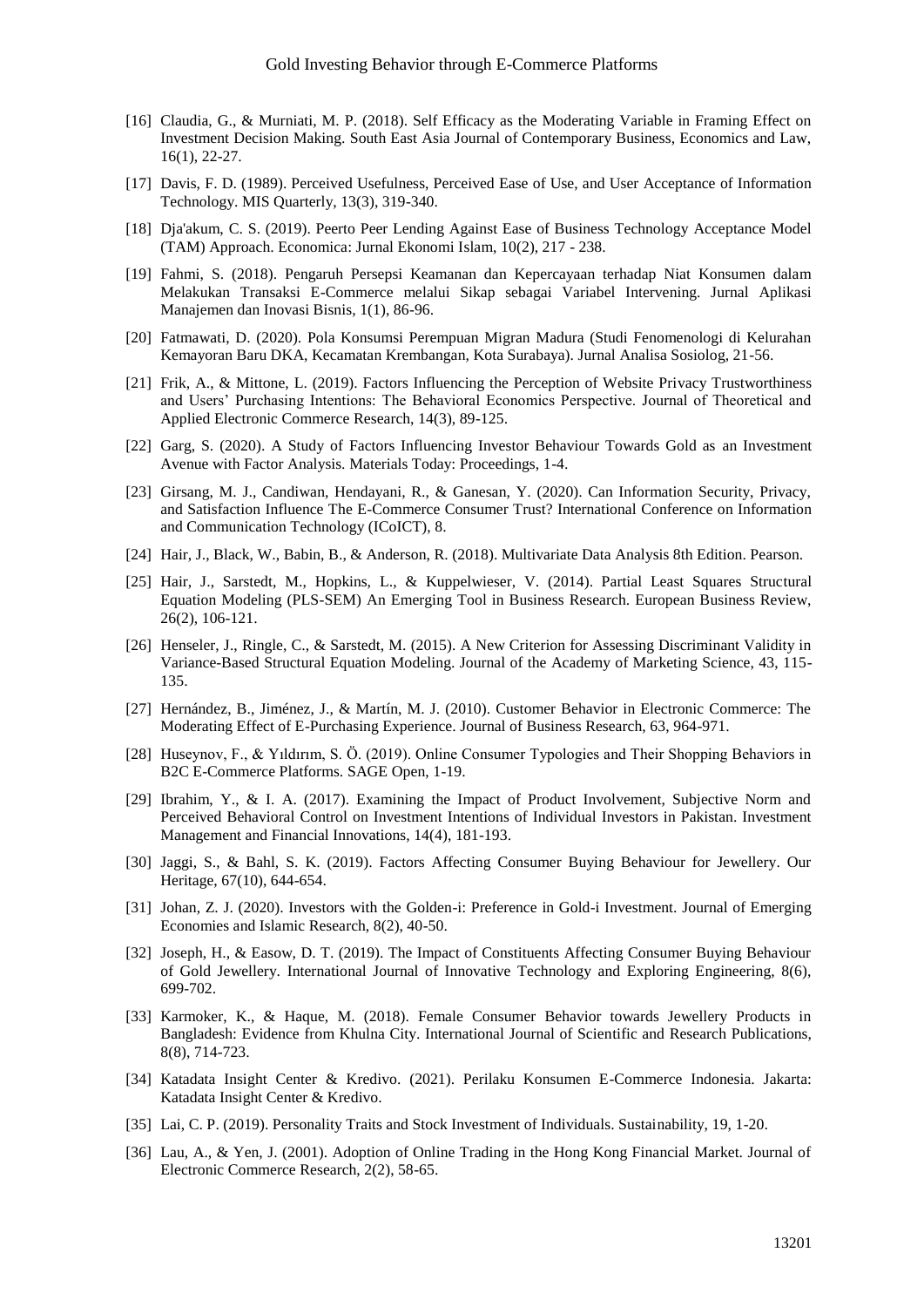- [37] Marianus, S., & Ali, S. (2021). Determining Factors of the Perceived Security Dimensions in B2C Electronic Commerce Website: An Indonesian Study. Journal of Accounting and Investment, 22(1), 104-132.
- [38] Mulyadi, M. S., & Anwar, Y. (2012). Gold Versus Stock Investment: An Econometric Analysis. International Society for Development and Sustainability, 1(1), 1-7.
- [39] Nanggala, A. Y. (2020). Use of Fintech for Payment: Approach to Technology Acceptance Model Modified. Journal of Contemporary Information Technology,, 1(1), 1-8.
- [40] Nawaz, N., & Sudindra. (2013). A Study on Various Forms of Gold Investment. Asia Pacific Journal of Research, 2(4), 55-70.
- [41] Ngadino, Fahreza, & Said. (2019). The Influence of Investment Knowledge, Perceived Risk and Perceived Behavioral Control towards tock Investment Intention. International Journal of Business Marketing and Management (IJBMM), 4(1), 83-95.
- [42] Nguyen, H. T. (2019). Development and Validation of a Women's Financial Self-Efficacy Scale. Journal of Financial Counseling and Planning, 30(1), 142-154.
- [43] Nurul, A. Y. (2021). Perlindungan Hukum terhadap Transaksi Jual Beli Emas Digital Melalui Financial Technology. Jurnal Ekonomi, 1-16.
- [44] Oberoi, R. (2013, April). E-gold is a Better Pption for Investors than Gold ETFs. Retrieved Juni 4, 2021, from Money Today: https://www.businesstoday.in/moneytoday/investment/e-gold-is-a-better-optionfor-investors-than-gold-etfs/story/193556.html
- [45] Octarina, E., Hartoyo, & Beik, I. S. (2019). Customer Purchase Intention on Sharia Mutual Fund Products: A TPB Approach. Journal of Consumer Sciences, 4(1), 37-47.
- [46] Pahlevi, R. W., & Oktaviani, I. I. (2018). Determinants of Individual Investor Behaviour in Stock Investment Decisions. AFRE Accounting and Financial Review, 1(2), 53-61.
- [47] Panggabean, V., Nababan, E., & Buololo, F. (2013). Analisis Fundamental dan Analisis Teknikal pada Investasi Trading Emas Online Value at Risk. Saintia Matematika, 369-382.
- [48] Putri, K. R. (2019). Perlindungan Konsumen dalam Jual Beli Emas melalui Platform Digital "Tamasia". Jurnal Hukum Kenotariatan, 4(3) :465-475.
- [49] Ragava, D., Hilmi, M. F., & Mustapha, Y. (The International Journal of Knowledge, Culture, and Change ManagementTHE INTERNATIONAL JOURNAL OF KNOWLEDGE, CULTURE AND CHANGE). Factors Influencing Customer Behaviourtowards Online Transaction via Internet: A Preliminary Investigation. Yanti Mustapha, 11(2), 113-133.
- [50] Rahadjeng, E. R., & Fiandari, Y. R. (2020). The Effect of Attitude, Subjective Norms, and Control of Behaviour Towards Intention in Share Investment. Manajemen Bisnis, 10(2), 17-25.
- [51] Rainer, & Cegielski. (2011). Introduction to Information Systems : Supporting and Transforming Business. USA: John Willey & Sons.
- [52] Ramayah, Rouibah, K., Gopi, & Rangel, G. J. (2009). A Decomposed Theory of Reasoned Action to Explain Intention to Use Internet Stock Trading among Malaysian Investors. Computers in Human Behavior, 25, 1222–1230.
- [53] Raut, R. K., Das, N., & Kumar, R. (2018). Extending the Theory of Planned Behaviour: Impact of Past Behavioural Biases on the Investment Decision of Indian Investors. Asian Journal of Business and Accounting, 11(1), 265-291.
- [54] Razimi, M. S., Romle, A. R., & Azizan, K. A. (2017). An Understanding of Shariah Issues on Gold Investment: A Review. Asian Journal of Business Management Studies, 8(1), 9-12.
- [55] Rinwantin, & Setiyono, T. A. (2021). Minat Generasi Z dalam Berinvestasi Tabung Emas pada Pegadaian Digital Syariah. Jurnal Ilmiah Manajemen, Ekonomi, dan Akuntansi, 5(2), 203-211.
- [56] Roca, J. C., Garcia, J. J., & Vega, J. J. (2009). The Importance of Perceived Trust, Security and Privacy in Online Trading Systems. Information Management & Computer Security, 17(2), 96-113.
- [57] Safitri, L. A., & Rachmansyah, Y. (2021). Pengaruh Herding, Pendapatan, dan Usia terhadap Keputusan Investasi pada Emas. Fokus Ekonomi, 16(1), 1-19.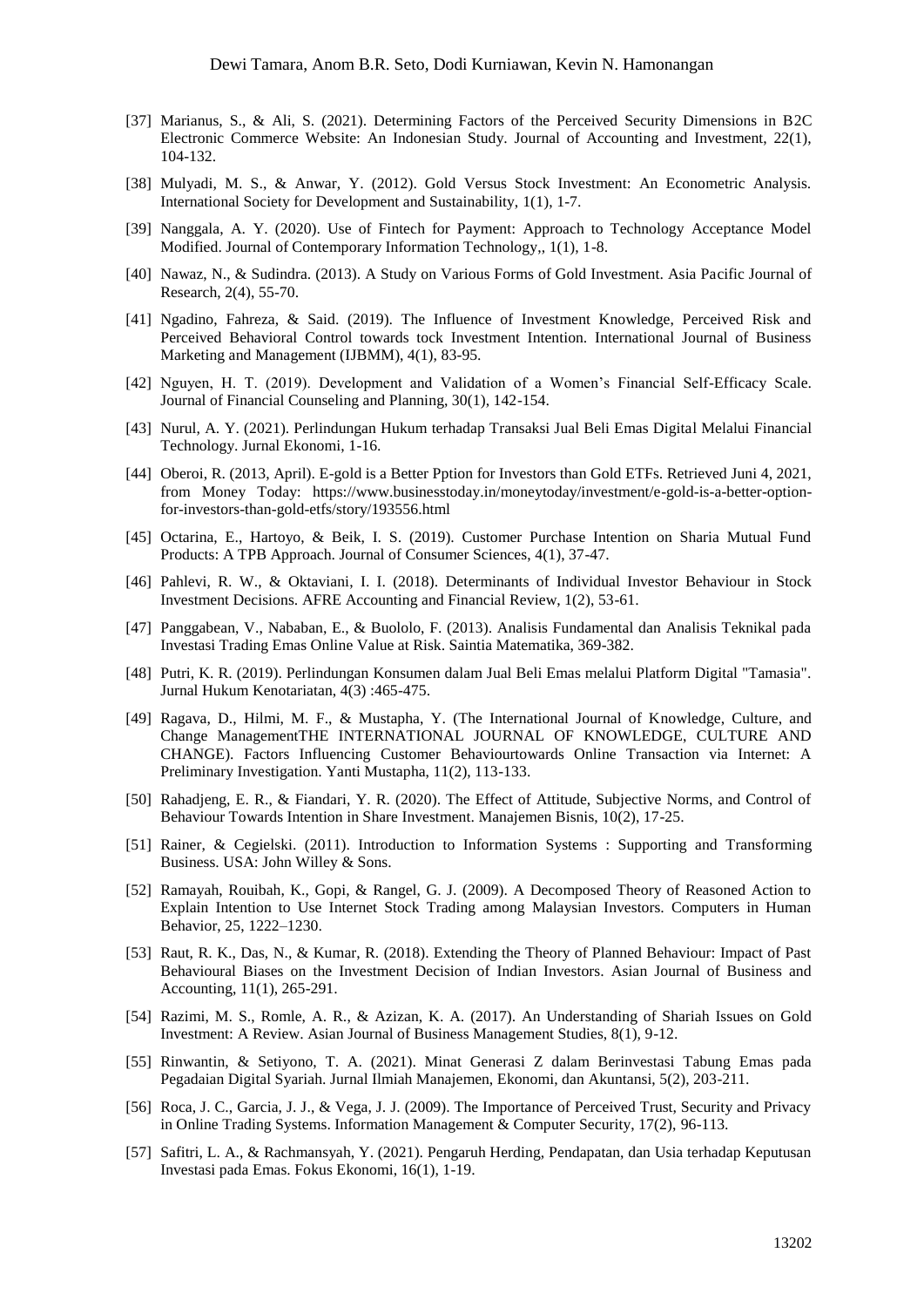- [58] Salim, J. (2010). Investasi Emas. Jakarta Selatan: Transmedia Pustaka.
- [59] Sashikala, & Chitramani. (2018). The Impact of Behavioural Factors on Investment Intention of Equity Investors. Asian Journal of Management, 9(1), 1-6.
- [60] Scharfstein , D., & Stein, J. (1990). Herd Behavior. USA: American Economic Association.
- [61] Sekaran, U., & Bougie, R. (2016). Research Method for Business A Skill-Building Approach Seventh Edition. John Wiley & Sons Ltd.
- [62] Shobha. (2017). A Study on Gold as a Safer Investment Alternative among Small and Medium Investors with Special Reference to Kozhikode District. International Journal of Research - Granthaalayah, 5(11), 27-45.
- [63] Singh, N. P., & Joshi, N. (2019). Investigating Gold Investment as an Inflationary Hedge. Business Perspectives and Research, 7(1), 30-41.
- [64] Sondari, M. C., & Sudarsono, R. (2015). Using Theory of Planned Behavior in Predicting Intention to Invest: Case of Indonesia. International Academic Research Journal of Business and Techonology, 137- 141.
- [65] Talwar, M., Talwar, S., Kaur, P., Tripathy, N., & Dhir, A. (2021). Has Financial Attitude Impacted the Trading Activity of Retail Investors During the COVID-19 Pandemic? Journal of Retailing and Consumer Services, 58, 1-35.
- [66] Thapa, B., & Shah, A. K. (2020). Factors In luencing Investment Decisions in Gold. Journal of Business and Social Sciences Research, 5(2), 52-62.
- [67] Veena. (2020). Determination of Factors Exerting Influence on Investment Behaviour with Special Focus on Working Women. EPRA International Journal of Multidisciplinary Research, 6(8), 286-296.
- [68] Vemmy, C. (2012). Faktor-Faktor yang Mempengaruhi Intensi. Pendidikan Vokasi, 117-127.
- [69] Venkatesh, V., & Davis, F. D. (2000). A Theoretical Extension of the Technology Acceptance Model: Four Longitudinal Field Studies. Management Science, 46(2), 186-204.
- [70] Wahab, A. F., Rahim, H. A., Sabri, M. F., Othman, M. A., & Rasdi, R. M. (2018). Gold Investment Intention among Urban Public Sector Employees in Malaysia. Malaysian Journal of Consumer and Family Economics, 19, 101-113.

### **Appendix**

**Appendix A**

|                  | Attitude | Intention | Perceived<br>Behavioral<br>Control | Perceived<br>Ease of Use | Perceived<br>Security | Perceived<br>Social<br>Pressure | Perceived<br>Usefulness |
|------------------|----------|-----------|------------------------------------|--------------------------|-----------------------|---------------------------------|-------------------------|
| ATT1             | 0.77     | 0.67      | 0.57                               | 0.6                      | 0.67                  | 0.24                            | 0.67                    |
| ATT <sub>2</sub> | 0.76     | 0.46      | 0.35                               | 0.4                      | 0.5                   | 0.17                            | 0.49                    |
| ATT3             | 0.72     | 0.37      | 0.33                               | 0.33                     | 0.43                  | 0.21                            | 0.5                     |
| ATT4             | 0.77     | 0.42      | 0.39                               | 0.49                     | 0.42                  | 0.22                            | 0.5                     |
| ATT5             | 0.78     | 0.54      | 0.42                               | 0.45                     | 0.52                  | 0.21                            | 0.5                     |
| INT <sub>1</sub> | 0.53     | 0.79      | 0.57                               | 0.5                      | 0.47                  | 0.23                            | 0.55                    |
| INT <sub>2</sub> | 0.45     | 0.74      | 0.52                               | 0.57                     | 0.56                  | 0.08                            | 0.55                    |
| INT3             | 0.52     | 0.71      | 0.48                               | 0.45                     | 0.58                  | 0.15                            | 0.52                    |
| INT <sub>4</sub> | 0.43     | 0.57      | 0.34                               | 0.22                     | 0.44                  | 0.34                            | 0.34                    |
| INT <sub>5</sub> | 0.53     | 0.77      | 0.47                               | 0.44                     | 0.57                  | 0.33                            | 0.49                    |
| INT <sub>6</sub> | 0.5      | 0.81      | 0.55                               | 0.42                     | 0.52                  | 0.3                             | 0.51                    |
| PBC1             | 0.42     | 0.5       | 0.8                                | 0.45                     | 0.4                   | 0.33                            | 0.41                    |
| PBC <sub>2</sub> | 0.57     | 0.57      | 0.79                               | 0.39                     | 0.54                  | 0.22                            | 0.51                    |
| PBC3             | 0.29     | 0.44      | 0.77                               | 0.43                     | 0.39                  | 0.28                            | 0.36                    |

Table of Factor Loading and Cross Loading Values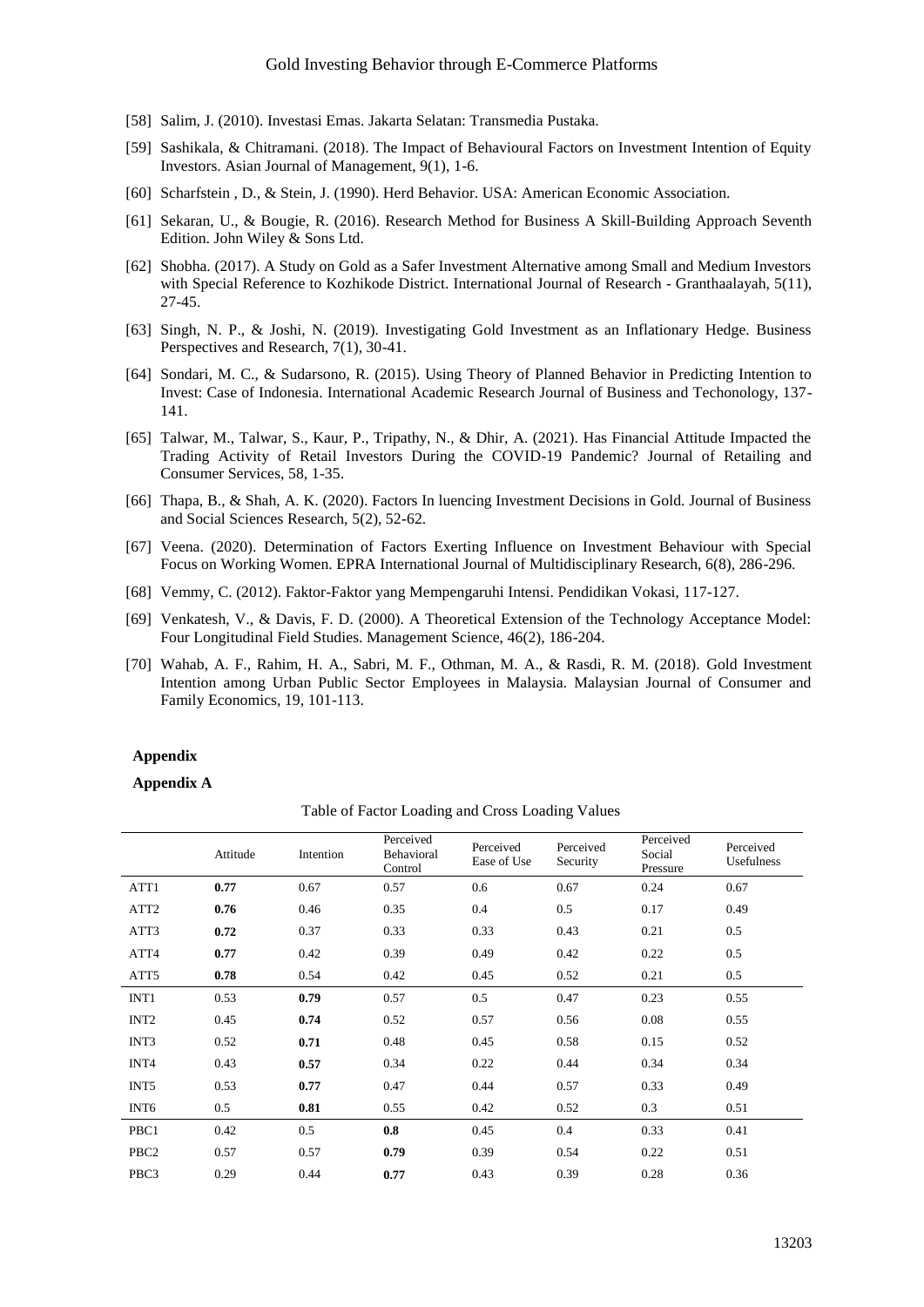| PBC4             | 0.45 | 0.59 | 0.81 | 0.55           | 0.57 | 0.17    | 0.51 |  |
|------------------|------|------|------|----------------|------|---------|------|--|
| PEU1             | 0.46 | 0.45 | 0.44 | 0.75           | 0.55 | 0.09    | 0.57 |  |
| PEU <sub>2</sub> | 0.36 | 0.32 | 0.33 | 0.7            | 0.33 | 0.04    | 0.44 |  |
| PEU <sub>3</sub> | 0.59 | 0.5  | 0.44 | 0.8            | 0.61 | 0.1     | 0.63 |  |
| PEU4             | 0.38 | 0.44 | 0.44 | 0.73           | 0.44 | $-0.01$ | 0.43 |  |
| PEU <sub>5</sub> | 0.47 | 0.51 | 0.49 | 0.79           | 0.58 | 0.04    | 0.54 |  |
| PS <sub>1</sub>  | 0.56 | 0.65 | 0.57 | 0.54           | 0.85 | 0.26    | 0.66 |  |
| PS <sub>2</sub>  | 0.55 | 0.58 | 0.45 | 0.58           | 0.81 | 0.07    | 0.64 |  |
| PS3              | 0.57 | 0.55 | 0.47 | 0.6            | 0.81 | 0.11    | 0.67 |  |
| PS4              | 0.57 | 0.57 | 0.53 | 0.58           | 0.82 | 0.13    | 0.61 |  |
| PS5              | 0.56 | 0.55 | 0.48 | 0.49           | 0.8  | 0.16    | 0.58 |  |
| PSP <sub>1</sub> | 0.24 | 0.35 | 0.31 | 0.11           | 0.2  | 0.92    | 0.19 |  |
| PSP <sub>2</sub> | 0.15 | 0.08 | 0.17 | $-0.02$        | 0.05 | 0.66    | 0.06 |  |
| PSP <sub>3</sub> | 0.25 | 0.15 | 0.16 | $\overline{0}$ | 0.07 | 0.67    | 0.01 |  |
| PU1              | 0.55 | 0.59 | 0.49 | 0.55           | 0.64 | 0.17    | 0.83 |  |
| PU <sub>2</sub>  | 0.64 | 0.53 | 0.49 | 0.61           | 0.58 | 0.13    | 0.81 |  |
| PU <sub>3</sub>  | 0.54 | 0.53 | 0.41 | 0.54           | 0.67 | 0.05    | 0.8  |  |

# **Appendix B**

# Questionnaire Table

| Variable                        | No.            | Statement                                                                                                                             | Source                                          |
|---------------------------------|----------------|---------------------------------------------------------------------------------------------------------------------------------------|-------------------------------------------------|
|                                 | 1              | I plan to invest gold in e-commerce platforms                                                                                         |                                                 |
|                                 | 2              | I feel more confident when investing in gold in e-commerce<br>platforms.                                                              |                                                 |
| Intention                       | 3              | I invest in gold in e-commerce due to its high liquidity.                                                                             |                                                 |
|                                 | $\overline{4}$ | I would recommend others to invest gold in e-commerce.                                                                                |                                                 |
|                                 | 5              | I will invest gold in e-commerce platforms regularly.                                                                                 |                                                 |
|                                 | 1              | I feel that investing gold in e-commerce platforms is a good<br>idea.                                                                 |                                                 |
|                                 | $\overline{2}$ | I invest gold in an -commerce platforms because I expect<br>future added value (return) for my investment.                            |                                                 |
| Attitude                        | 3              | I invest gold in e-commerce platforms because of the gold<br>investment good prospects in the future.                                 | Nugraha &<br>Rahadi (2021)                      |
|                                 | $\overline{4}$ | I invest gold in e-commerce platforms because gold is an<br>attractive investment instrument.                                         | Rahmiyanti et al.<br>(2021) Yang et al.         |
|                                 | 5              | I invest gold in e-commerce platforms because gold has an<br>ornamental value that is different from other investment<br>instruments. | (2021) Raut et al.<br>(2018)<br>Marakarkandy et |
|                                 | 1              | I have enough income to invest gold in the e-commerce<br>platforms.                                                                   | al. (2017) Gopi &<br>Ramayah (2007)             |
| Perceived<br>Behavioral         | $\overline{2}$ | I have good financial management skills to manage my gold<br>investment in the e-commerce platforms.                                  |                                                 |
| Control                         | 3              | I have good enough knowledge to invest gold in the e-<br>commerce platforms.                                                          |                                                 |
|                                 | $\overline{4}$ | I can operate the gold investment system on the e-commerce<br>platforms                                                               |                                                 |
| Perceived<br>Social<br>Pressure | 1              | The opinions of friends around me influence my decision to<br>invest gold in e-commerce platforms,                                    |                                                 |
|                                 | 2              | My family's opinion influences my decision to invest gold in<br>e-commerce platforms.                                                 |                                                 |
|                                 | 3              | The support of the people around me increases my confidence<br>to invest gold in e-commerce platforms.                                |                                                 |
| Perceived                       | 1              | I find the gold investment services offered on e-commerce                                                                             | Pradita (2021)                                  |